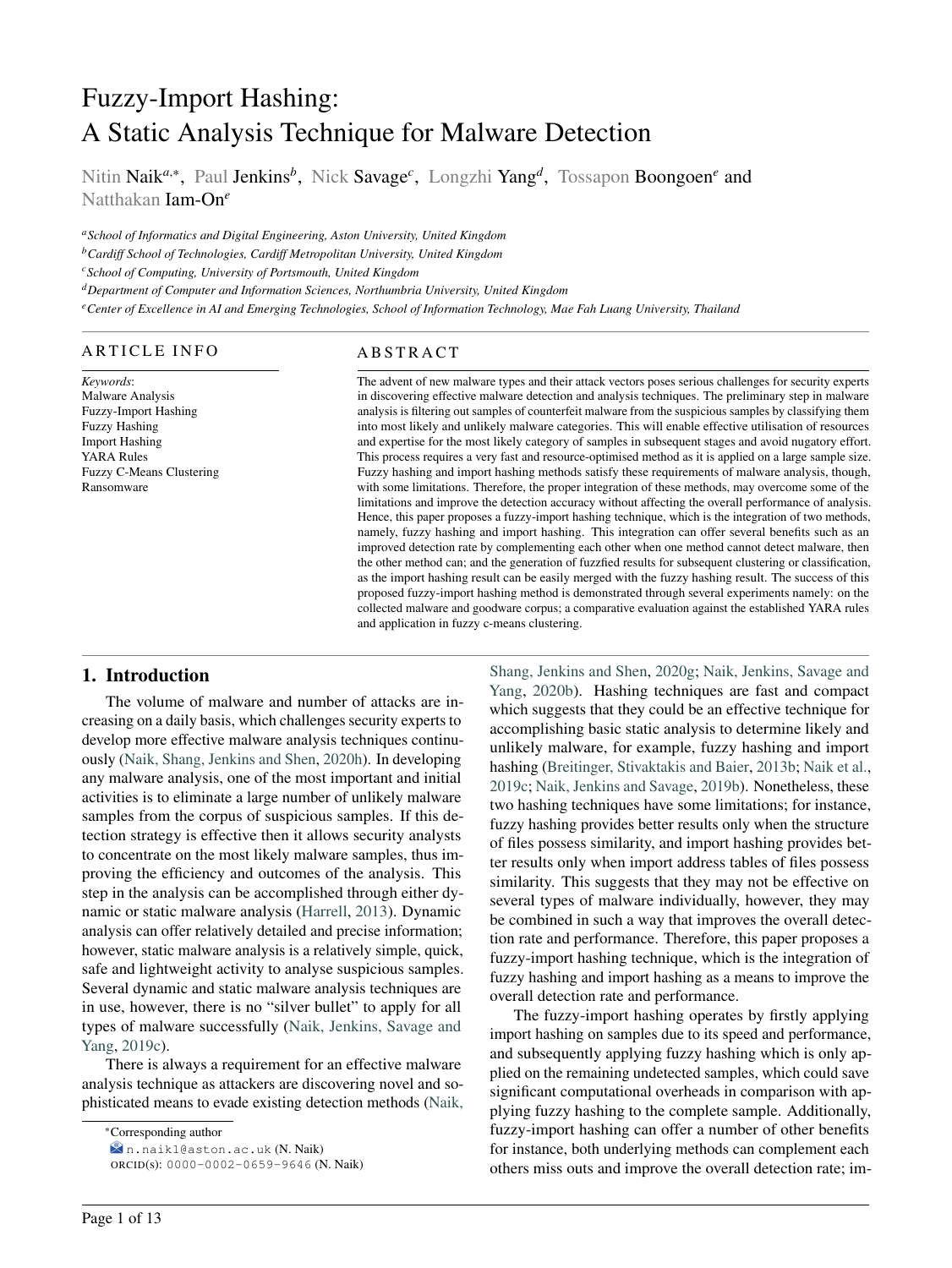port hashing results can be easily aligned with fuzzy hashing to produce common similarity scores for advanced analysis (e.g., clustering or classification). Thus, this proposed technique could improve the detection accuracy while maintaining the speed and overall performance. These benefits are demonstrated through several experiments performed on the collected malware and goodware samples, an application in fuzzy c-means clustering and a comparative evaluation against the established YARA rules.

The paper is organised into the following sections: Section [2](#page-1-0) presents the selected malware analysis techniques import hashing, fuzzy hashing and YARA rules. Section [3](#page-3-0) presents the malware (ransomware) related work and discusses some of the recently proposed static and dynamic detection method for ransomware. Section [4](#page-4-0) explains the collection and verification process of chosen malware (ransomware) samples as well goodware samples. Section [5](#page-4-1) presents the experimental evaluation of the selected methods: fuzzy hashing and import hashing on the collected malware and goodware. Section [6](#page-5-0) discusses the proposed fuzzy-import hashing technique and its testing on the collected malware and goodware. Section [7](#page-7-0) presents the comparative evaluation of the proposed fuzzy-import hashing with established malware analysis method YARA rules. Section [8](#page-8-0) discusses the application of fuzzy-import hashing in Fuzzy C-Means (FCM) clustering and compares the FCM results of fuzzy-import hashing with the FCM results of their relative fuzzy hashing method. Section [9](#page-9-0) discusses some of the main advantages and limitations of the proposed technique. Finally, Section [10](#page-11-4) summarises the research work and suggests some future work.

# <span id="page-1-0"></span>2. Background: Employed Malware Analysis **Techniques**

Malware (MALicious softWARE) is a locution used to describe all software developed for disrupting, damaging or gaining access to data and systems in an unauthorised manner. Malware can be classified into several groups, dependent on several factors such as creator, variant, code, activity and severity. Malware analysis is the process of ascertaining the source, behaviour, and possible consequences of infection by an investigated malware sample. The analysis can be considered as either *static or dynamic*, where the former examines suspicious samples without the sample being executed or run. This essentially determines whether the suspicious sample is a piece of malware or not, with subsequent behaviour, technical indicators and possible consequences of infection determined later. This information may be further utilised to create detection signatures for malware discovery.

Alternatively, dynamic malware analysis examines suspicious samples by their execution in a controlled environment. Similar to static malware analysis, it determines all the features of the suspicious sample, although it is a more comprehensive analysis, observing the behaviour, actions and stages of the malware sample while in execution. For reverse engineering of complex malware, it is beneficial to

perform both static and dynamic analysis to complement each other instead of as an alternative to each other [\(Scott,](#page-12-3) [2017\)](#page-12-3). Dynamic analysis can offer relatively detailed and precise information; however, static malware analysis is a relatively simple, quick, safe and lightweight activity to analyse suspicious samples. This work is mainly focused on developing an effective static malware analysis technique and therefore utilises static analysis techniques fuzzy hashing and import hashing.

# 2.1. Fuzzy Hashing

The use of cryptographic hash functions are not effective in every scenario in the field of cybersecurity, as they offer a Boolean result as to whether two files are identical. However, in malware analysis it the degree of similarity of files that are of interest. Furthermore, malware samples may not be identical but they often possess some similarity, as many malware writers utilise the same code to develop different variants of malware [\(Naik, Jenkins, Savage, Yang, Naik,](#page-12-4) [Song, Boongoen and Iam-On,](#page-12-4) [2020f\)](#page-12-4). Therefore, effective hashing techniques in malware analysis, are those which are able to find similarity between malware samples, and fuzzy hashing is one such technique that can be utilised to accomplish this goal [\(Kornblum,](#page-11-5) [2006\)](#page-11-5). A fuzzy hashing technique divides the file of interest into several blocks and each block is treated separately for calculating its hash, finally, hashes of all the blocks are concatenated to obtain the fuzzy hash of that file (see Figure [1\)](#page-2-0). A number of factors affect the size of the fuzzy hash of a file, comprising of the block size, the size of the file and the output size of the chosen hash function [\(Tridgell,](#page-12-5) [1999\)](#page-12-5). Fuzzy hashing methods are divided into different types namely: Context-Triggered Piecewise Hashing (CTPH), Statistically-Improbable Features (SIF), Block-Based Hashing (BBH) and Block-Based Rebuilding (BBR) [\(Breitinger and Baier,](#page-11-6) [2012;](#page-11-6) [Sadowski](#page-12-6) [and Levin,](#page-12-6) [2007;](#page-12-6) [Gayoso Martínez, Hernández Álvarez and](#page-11-7) [Hernández Encinas,](#page-11-7) [2014\)](#page-11-7). Forensic analysis of malware requires a thorough knowledge of the degree of similarity between known malware and inert files to assess files for their threat potential. This is vital when considering the analysis and clustering of suspected malware in order to discover new variants. Therefore, the use of the similarity preserving property of fuzzy hashing is useful in malware analysis while comparing unknown files with known malware families during malware analysis, where samples possess similar functionality, yet different cryptographic hash values [\(Naik](#page-11-1) [et al.,](#page-11-1) [2019c\)](#page-11-1).

# *2.1.1. SSDEEP*

The SSDEEP fuzzy hashing technique was specially created to distinguish spam or junk emails [\(Kornblum,](#page-11-5) [2006\)](#page-11-5). It splits a file into several blocks depending on the data given in the file. These blocks and their endpoints are created by employing an Adler32 function involved in a rolling hash method [\(Tridgell,](#page-12-5) [1999\)](#page-12-5). Subsequently, a hash is created for each block and finally, hashes of all the blocks are concatenated to obtain the fuzzy hash of that file. The Damerau-Levenshtein distance measure is used to compute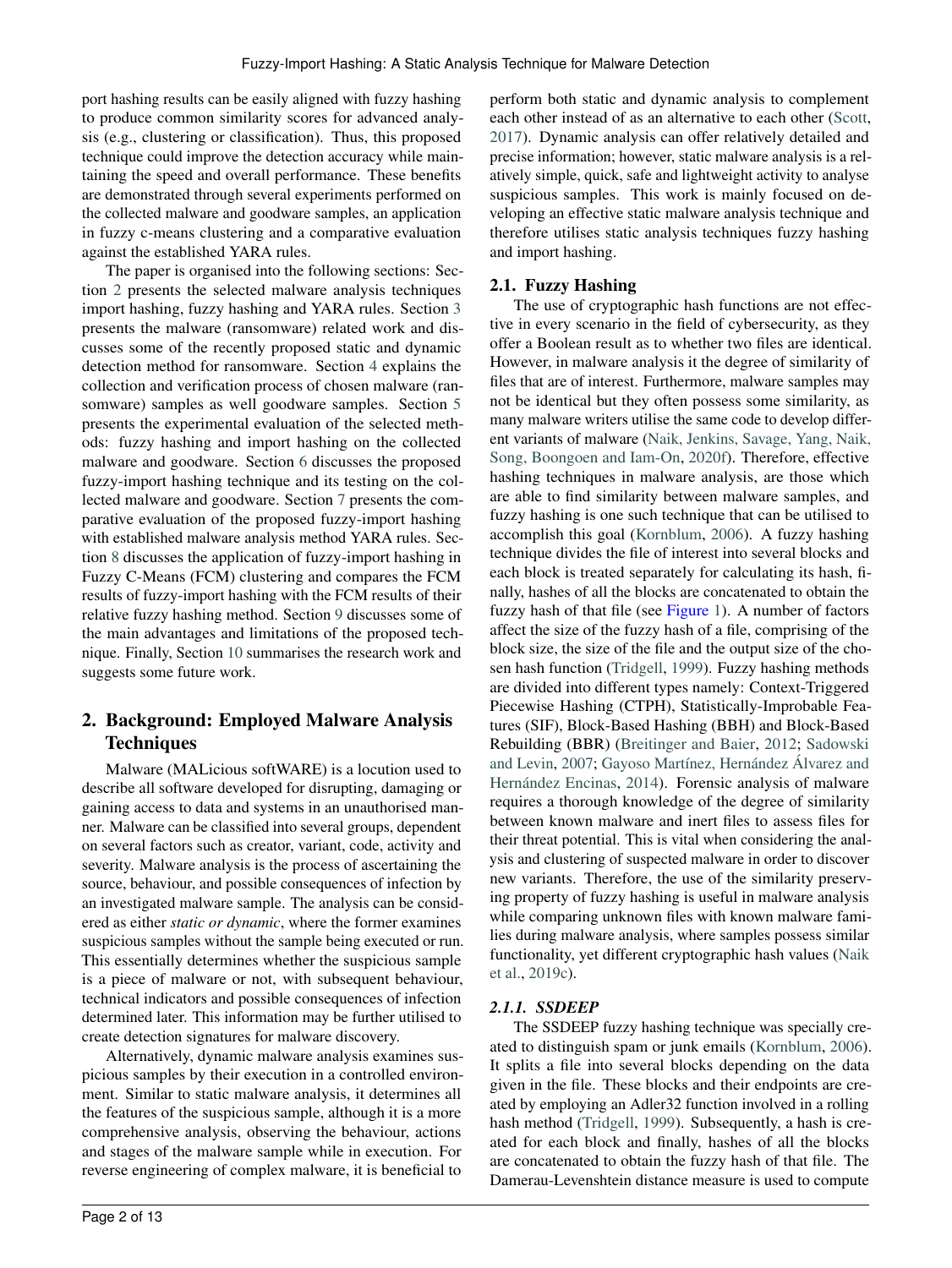

<span id="page-2-0"></span>**Figure 1:** Fuzzy Hash generation process in a Fuzzy Hashing Method

the similarity distance of concerning files.

### *2.1.2. SDHASH*

The SDHASH fuzzy hashing technique discovers common and uncommon attributes in a file and matches the uncommon attributes with those in another file to find the degree of similarity of interest [\(Roussev,](#page-12-7) [2010\)](#page-12-7). Normally an attribute is a 64-byte string and is detected based on the calculation of entropy. The SDHASH fuzzy hash of a file is computed by employing SHA-1 hash function and Bloom filters. A Bloom filter is a probabilistic and space-efficient data structure used to establish that an element is a member or not a member of the set. The Hamming distance measure is used to compute the similarity distance of concerning files.

#### *2.1.3. mvHASH-B*

The mvHASH-B fuzzy hashing technique focuses on preserving the data unchanged in the case where there is a minor change between files, it ensures the same hash value while preserving the similarity. Nonetheless, mvHASH-B uses the concept of majority voting to transform the input data, encoding the majority vote bit sequence with Run-Length Encoding (RLE), and finally generating the mvHASH-B fuzzy hash employing Bloom filters [\(Breitinger, Astebøl, Baier and](#page-11-8) [Busch,](#page-11-8) [2013a\)](#page-11-8). Furthermore, it employs its own outlined hash function which is comparable with the standard SHA-1 function and having better run time efficiency than it.

# *2.1.4. TLSH*

The TLSH fuzzy hashing technique is a Locality Sensitive Hashing (LSH) technique that hashes similar input items into the same buckets, and can be considered as a method to reduce the dimensionality of high-dimensional data [\(Oliver,](#page-12-8) [Cheng and Chen,](#page-12-8) [2013\)](#page-12-8). It constructs a TLSH hash value from a byte string using a sliding window of size 5 to populate an array of bucket counts [\(Oliver et al.,](#page-12-8) [2013\)](#page-12-8). Next, it calculates the quartile points, q1, q2 and q3, constructing the digest/hash header values (first 3 bytes of the hash) and the digest/hash body by processing the bucket array [\(Oliver et al.,](#page-12-8) [2013\)](#page-12-8). The final TLSH digest/hash is the combination of the digest/hash header and the digest/hash body. The TLSH technique is different from other hash techniques which provide a similarity score between the range of 0 and 100, where 0 is

a mismatch and 100 is a perfect match. However, the TLSH technique uses a distance score between two digests/hashes of files, for comparison purposes, where a distance score of 0 represents that the files are identical and higher distance scores represent more differences between those files [\(Oliver](#page-12-8) [et al.,](#page-12-8) [2013\)](#page-12-8).

### 2.2. Portable Executable (PE) File Based Hashing

The Portable Executable (PE) file format is a Microsoft Windows file format for executable/DLL files. The PE file format is a data structure that informs Windows OS loader what information is required for managing the wrapped executable code. This file format (PE), is derived from the Microsoft Common Object File Format (COFF). A PE file format has two main components the Header and Sections, which can be subdivided into several other small components as shown in Figure [2.](#page-3-1) All valid PE files are started with the memory address of 0x54AD, which represents the ASCII characters MZ (named after a former Microsoft architect Mark Zbikowski). PE file-based hashing techniques mainly generate their hashes from the various sections of a PE file.

### *2.2.1. IMPHASH*

It is a PE file-based and one of the fastest hashing techniques used to determine the similarity of two malicious programs [\(Mandiant,](#page-11-9) [2014\)](#page-11-9). Unlike other hashing techniques, which generate hash of a complete file, this import hashing technique only generates a hash of a small part (i.e., Imports or Import Libraries) of a PE file (see Figure [2\)](#page-3-1). Imports/Import Libraries are simply functions called by a program (here, malware) from other programs, which are to be bound and linked with the program to build the final executable program [\(Mandiant,](#page-11-9) [2014\)](#page-11-9). The details of Imports/Import Libraries (i.e., DLLs) are maintained in the Import Address Table (IAT), which is the basis of the generation of IMPort HASH (IMPHASH) of a program, where the order in which the Import Libraries are called determines the value of the generated IMPHASH. Thus, the two programs contain the same code but their order of functions/Import Libraries are different then they will produce distinct IM-PHASH values. Import hashing is similar to fuzzy hashing except it provides binary outcomes (samples are matched or not), but not the degree of similarity scores.

# *2.2.2. peHash*

It is another PE file-based hashing technique that calculates hash values of various parts of the PE format. It considers several PE properties into account while calculating hash values such as image characteristics, subsystem, stack commit size, heap commit size, virtual address, raw size and section characteristics [\(Wicherski,](#page-12-9) [2009\)](#page-12-9). Hash values are calculated for binaries in the PE format that transform structural information about a sample into a hash value. Grouping binaries by hash values calculated with the new function allows for detection of multiple instances of the same polymorphic sample in addition to samples that are broken [\(Wicherski,](#page-12-9) [2009\)](#page-12-9). The peHash technique can accomplish correct clustering for large groups based on very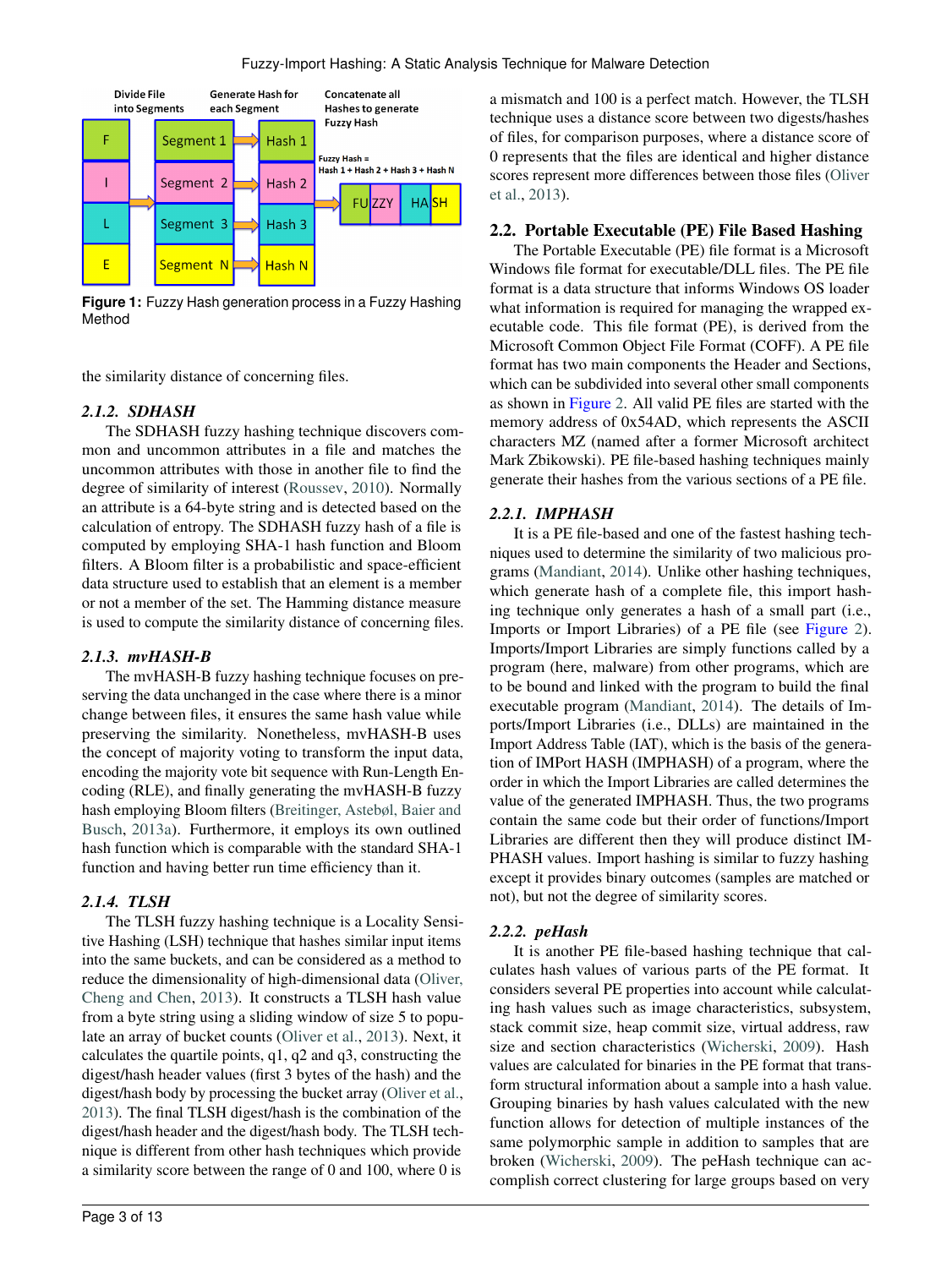#### Fuzzy-Import Hashing: A Static Analysis Technique for Malware Detection



<span id="page-3-1"></span>**Figure 2:** Import Hash (IMPHASH) is generated based on the Import Address Table (IAT) in a Portable Executable (PE) File

basic information from the PE files without any assumptions about the contents of the various sections, but only relying on their abundance of information. However, peHash cannot be used to cluster variants of malware families, as this would require the code structure itself to be analysed which due to the usage of packers is totally invisible to peHash [\(Wicherski,](#page-12-9) [2009\)](#page-12-9).

# 2.3. YARA Rules

YARA rules are the most popular and de facto technique of malware analysis at present. YARA rules are utilised to discover malware, where each YARA rule contains predetermined strings which are matched against the strings of the targeted samples or processes [\(Naik, Jenkins, Savage,](#page-12-10) [Yang, Naik and Song,](#page-12-10) [2020e;](#page-12-10) [VirusTotal,](#page-12-11) [2019\)](#page-12-11). The strings which are included in YARA rules are derived from the reverse engineering of known malware [\(Naik, Jenkins, Savage,](#page-12-12) [Yang, Naik and Song,](#page-12-12) [2019e\)](#page-12-12). These strings of the YARA rules are divided into three categories: text strings, hexadecimal strings and regular expression strings (see Figure [3\)](#page-3-2). Text strings are generally a readable text complemented with some modifiers (e.g. nocase, ASCII, wide, and fullword) to manage the process more effectively [\(Alvarez,](#page-11-10) [2019\)](#page-11-10). Hexadecimal strings are a sequence of raw bytes complemented with three flexible formats: wild-cards, jumps, and alternatives [\(Alvarez,](#page-11-10) [2019\)](#page-11-10). Regular expression strings are similar to text strings as a readable text complemented with some modifiers; which are available since version 2.0 and increases the capability of YARA rules [\(Alvarez,](#page-11-10) [2019\)](#page-11-10). Text strings and regular expression strings can be used to express a sequence of raw bytes through the use of escape sequences. Another crucial segment of a YARA rule is a rule condition that states the criteria for generating an alert by that rule, i.e. a number of strings must be matched with the target sample to alert that sample as malware [\(Readthedocs,](#page-12-13) [2019\)](#page-12-13). YARA conditions determine whether to trigger the rule or not, nonetheless, rule conditions are Boolean expressions which are similar to those used in all other programming languages



<span id="page-3-2"></span>**Figure 3:** YARA Rules: Syntax and Example

[\(Alvarez,](#page-11-10) [2019;](#page-11-10) [Naik, Jenkins, Savage, Yang, Boongoen,](#page-12-14) [Iam-On, Naik and Song,](#page-12-14) [2020d\)](#page-12-14).

# <span id="page-3-0"></span>3. Related Work: Recent Malware Analysis Techniques Applied to Ransomware

Malware analysis is an established research area in cybersecurity and a number of malware detection techniques have been proposed in the past, however, only a small number of detection techniques were developed for ransomware. Here, some static and dynamic analysis methods which have been recently proposed to detect ransomware are discussed. The dynamic analysis method UNVEIL checks any tampering activity related to files and data [\(Kharraz, Arshad,](#page-11-11) [Mulliner, Robertson and Kirda,](#page-11-11) [2016\)](#page-11-11). Similarly, a dynamic machine learning method EldeRan monitors a set of actions performed by applications as signs of ransomware [\(Sgan](#page-12-15)[durra, Muñoz-González, Mohsen and Lupu,](#page-12-15) [2016\)](#page-12-15). Another dynamic analysis method HelDroid is particularly designed for mobile devices that detects if an app is attempting to lock or encrypt the device without the user's consent [\(An](#page-11-12)[dronio, Zanero and Maggi,](#page-11-12) [2015\)](#page-11-12). The dynamic analysis method R-Locker is developed for detecting and preventing ransomware by employing honeyfiles (a FIFO file structure) to block ransomware once it starts reading the file [\(Gómez-](#page-11-13)[Hernández, Álvarez-González and García-Teodoro,](#page-11-13) [2018\)](#page-11-13).

These dynamic methods are more effective than static methods in detection, however, their disadvantage in detecting ransomware is that they require the successful loading and running of ransomware to demonstrate their expected behaviour or characteristics. If the infected ransomware is able to evade the method due to its silent behaviour for some time or waiting for some specific activity from users, then it is already too late for those affected users. Moreover, depending on the requirement of emulation or virtualization for the dynamic method, several efficient ransomware variants will not perform any action and thus cannot be detected by that method. Furthermore, if the detection policy of the dynamic method is matched with the activity of goodware then that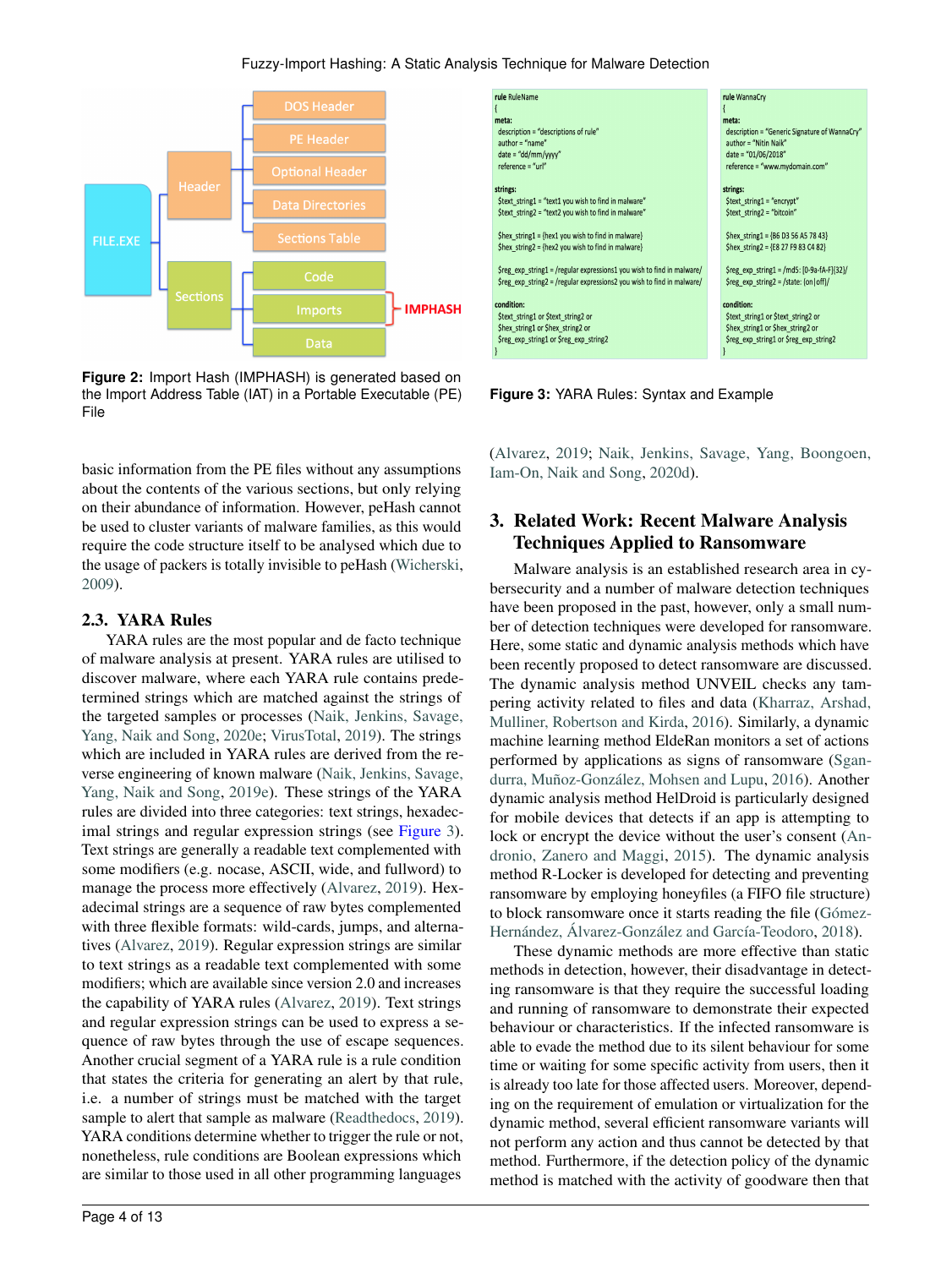dynamic method may generate several false positives.

Alternatively, a static analysis method can safely examine the ransomware samples without running them and affecting the data and user, leading to a safer analysis of malware. However, most static analysis and detection methods [\(Richardson and North,](#page-12-16) [2017;](#page-12-16) [Cabaj, Gawkowski, Gro](#page-11-14)[chowski and Osojca,](#page-11-14) [2015;](#page-11-14) [Chen and Bridges,](#page-11-15) [2017\)](#page-11-15) require greater computational overheads and suffer from false positives and negatives. This proposed ransomware detection method is a static analysis method, which requires fewer computational overheads and performs rapid comparative analysis, in comparison to other static analysis methods.

# <span id="page-4-0"></span>4. Data Collection: Collection of Malware (Ransomware) and Goodware Samples

The Malware collection process is the principal part of malware analysis as it determines the significance and success of any malware analysis. There are several important aspects of the malware collection process such as: collecting the relevant and diverse malware samples; and assessing the validity and correctness of malware samples [\(Plohmann,](#page-12-17) [Clauss, Enders and Padilla,](#page-12-17) [2018;](#page-12-17) [Breitinger et al.,](#page-11-2) [2013b;](#page-11-2) [Upchurch and Zhou,](#page-12-18) [2015\)](#page-12-18). Therefore, in this research study, following the analysis of various types of malware, one of the most significant and predominant malware, ransomware was selected for the examination and evaluation of the performance of the proposed fuzzy-import hashing method. Ransomware is a major concern for ordinary users and business organisations, as it exploits victims for financial gain, disrupts business activities and encrypts sensitive data [\(Constantin,](#page-11-16) [2020\)](#page-11-16). Selecting the most relevant categories of ransomware was an important task as some ransomware categories were more severe in terms of attacks and financial loss, and these should be considered for analysis purpose, therefore, four ransomware categories were selected for this research: WannaCry, Locky, Cerber and CryptoWall [\(Richardson and North,](#page-12-16) [2017;](#page-12-16) [Spadafora,](#page-12-19) [2020;](#page-12-19) [Raconteur.net,](#page-12-20) [2017;](#page-12-20) [Savage, Coogan and Lau,](#page-12-21) [2015;](#page-12-21) [Kli](#page-11-17)[jnsma,](#page-11-17) [2019;](#page-11-17) [Malwarebytes,](#page-11-18) [2019\)](#page-11-18).

Malware samples were collected from the two well known repositories *Hybrid Analysis* [\(Hybrid-Analysis,](#page-11-19) [2019\)](#page-11-19) and *Malshare* [\(Malshare,](#page-11-20) [2019\)](#page-11-20). Thereupon these samples were verified for their credibility as several samples were simply counterfeit samples. It was critical to select only credible samples of each category as a reference to test all selected malware analysis techniques and the proposed fuzzy-import hashing technique successfully. These samples were investigated based on the information available on *VirusTotal* [\(VirusTotal,](#page-12-22) [2019\)](#page-12-22). To determine that every sample was indeed genuine malware or ransomware and a member of a specific ransomware category, the criteria was set that it must be identified as malware by at least 40 or more detection engines on *VirusTotal*. To confirm the ransomware category of collected samples, their category from WannaCry, Locky, Cerber and CryptoWall was verified manually on the recognized detection engines on *VirusTotal*. This whole process of

malware collection and verification was a prolonged process, as a result, 1000 ransomware samples were selected for experiments from the earlier collected several thousand samples, then these samples were evenly divided into 250 samples of four ransomware categories WannaCry, Locky, Cerber and CryptoWall. The four distinct categories of ransomware were selected to examine how each selected method method works on the distinct categories of ransomware. This malware testing and verification process can employ some of the existing frameworks to expedite the overall operation such as Malpedia [\(Plohmann et al.,](#page-12-17) [2018\)](#page-12-17), FRASH [\(Breitinger et al.,](#page-11-2) [2013b\)](#page-11-2) and Variant [\(Upchurch and Zhou,](#page-12-18) [2015\)](#page-12-18).

In addition to the collection of malware (ransomware) samples, an equal number of goodware samples were collected to balance this analysis. These 1000 goodware samples were the files collected from ten commonly used software: JAVA, MS OFFICE, Google Chrome, MySQL, R, NMAP, McAFee, MATLAB, Python and Snort. These 10 software were chosen in such a way that it could encompass a wide range of benign programs and to evaluate how each malware analysis method works on the different types of benign programs. Finally, a total 2000 samples were utilised to perform all the experiments applying different malware analysis methods.

# <span id="page-4-1"></span>5. Experimental Evaluation of Selected Techniques: Malware Analysis Using Fuzzy Hashing and Import Hashing

Originally, the selected malware analysis techniques fuzzy hashing and import hashing are utilised to perform the malware analysis on the collected and verified samples of four ransomware categories of WannaCry, Locky, Cerber and CryptoWall and goodware samples. Fuzzy hashing and import hashing are compact, fast and resource-optimised malware analysis methods [\(Naik et al.,](#page-11-1) [2019c\)](#page-11-1). In addition to the accuracy of malware analysis results, these criteria are decisive in determining the appropriate method for the analysis of a large volume of malware. This section explains the malware detection process and its outcome of fuzzy hashing and import hashing for the collected ransomware and goodware samples. The experiment is intended at finding the similarity detection rate of each analysis method for each ransomware category separately and collectively. It is expected that most probably each sample of the same category holds some similarity to other samples in that category. Therefore, experiments evaluate how many samples within one category are matched with at least one other sample of the same category by each analysis method.

#### 5.1. Malware Detection Process: Fuzzy Hashing

While detecting malware, fuzzy hashing is applied on an unpacked ransomware sample, where it generates a fuzzy hash value for that ransomware sample. The generated fuzzy hash value is compared with either previously known ransomware samples or the database of fuzzy hash values of ransomware. If the fuzzy hash of an examined sample matches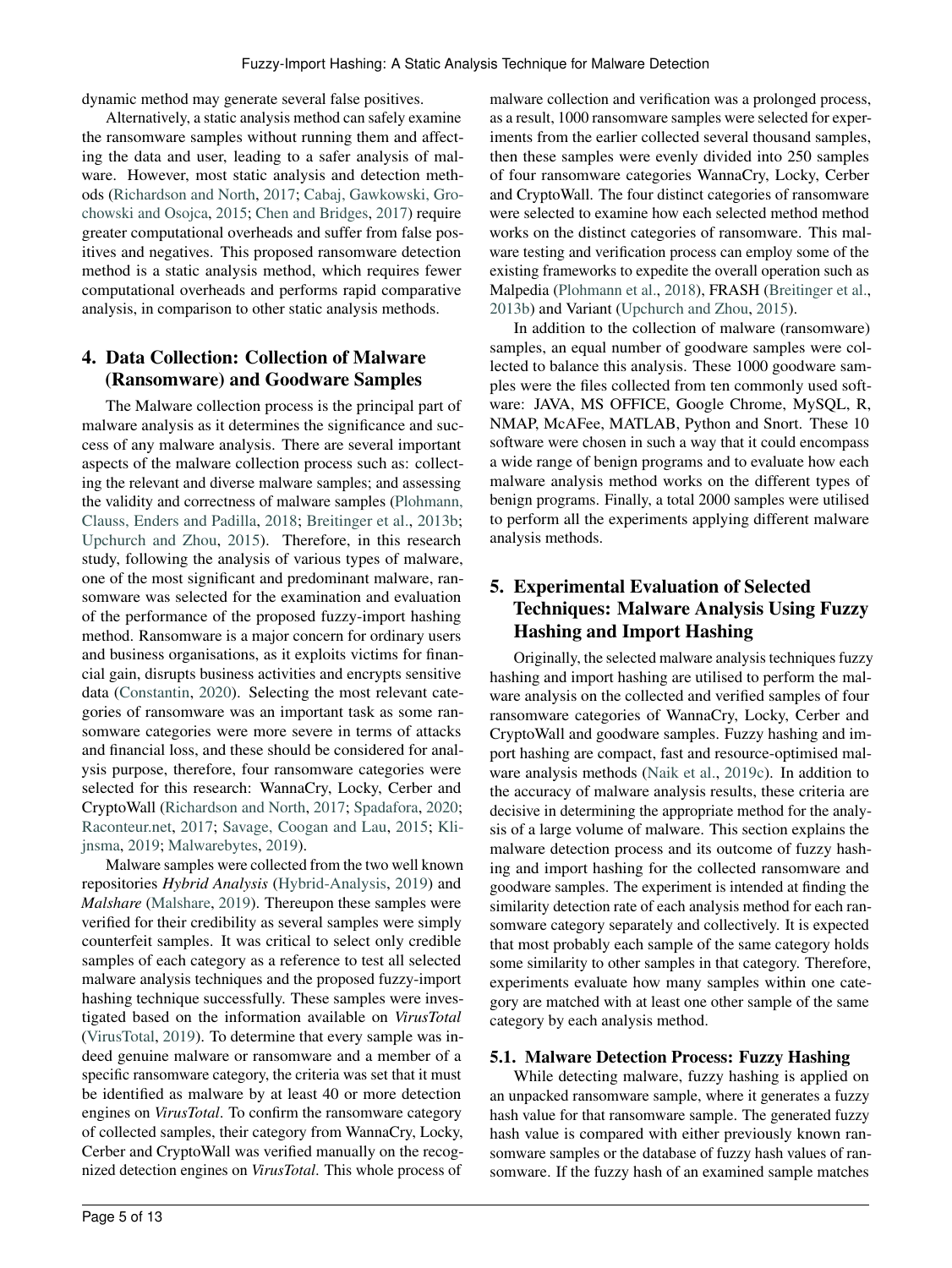with any of the previously known ransomware samples or fuzzy hash in the database then the degree of similarity of the two matched samples is produced as a fuzzy hash result. The fuzzy similarity or degree of similarity is represented in the range of 1% (least matched) to 100% (exactly matched), nonetheless, their interpretation is dependent on malware analysts based on their criteria and requirements. Malware analysts normally set a threshold value to accept or ignore the fuzzy similarity score and to determine as matched or not matched scenarios respectively. This method can be utilised as a preliminary method in malware analysis that may help in any advanced analysis [\(Naik, Jenkins, Savage and Yang,](#page-12-23) [2019d\)](#page-12-23).

#### 5.2. Malware Detection Results: Fuzzy Hashing

The three previously discussed fuzzy hashing methods SSDEEP, SDHASH and mvHASH-B were employed to detect the similarity for each ransomware category individually. The comparison of their detection rates was based on the different similarity thresholds to check their effectiveness and consistent performance in all the set threshold conditions. Four similarity threshold conditions were set for their evaluation: 1) when all the fuzzy similarity scores were considered (1-100%), 2) when those fuzzy similarity scores were considered which are greater than 10%, 3) when those fuzzy similarity scores were considered which are greater than 20%, and 4) when those fuzzy similarity scores were considered which are greater than 30%. The detection results of all the three fuzzy hashing methods in fours different threshold conditions are presented in Table [1.](#page-6-0) The evaluation of these three fuzzy hashing methods revealed that the detection result of SDHASH and mvHASH-B was gradually declined when the similarity threshold value was gradually increased, and in certain cases it was declined considerably. The detection rate of the SSDEEP fuzzy hashing method is relatively lower, though, consistent in all four experiments. For the highest similarity threshold limit of 30%, most SS-DEEP results exceed the other two fuzzy hashing methods [\(Naik et al.,](#page-12-4) [2020f\)](#page-12-4). This outcome is critical when utilising such similarity detection results in developing the proposed method and advanced analysis (e.g., clustering or classification) [\(Naik, Jenkins, Gillett, Mouratidis, Naik and Song,](#page-11-21) [2019a\)](#page-11-21), as it will determine their success rate.

#### 5.3. Malware Detection Process: Import Hashing

While detecting malware, import hashing is applied on an unpacked ransomware sample, where it generates an IM-PHASH value for that ransomware sample. The generated IMPHASH value is compared with either previously known ransomware samples or the database of IMPHASH values of ransomware. If the IMPHASH of an examined sample matches with any of the previously known ransomware samples or IMPHASH in the database then the import hashing result is produced as matched. Nonetheless, it only provides binary outcomes (samples are matched or not), but not the degree of similarity scores. This method can be utilised as a preliminary method in malware analysis that may assist in any advanced analysis [\(Naik et al.,](#page-11-1) [2019c\)](#page-11-1).

# 5.4. Malware Detection Results: Import Hashing

The import hashing method was employed to detect similarity for each ransomware category individually, and their results are shown in Table [2.](#page-6-1) For some ransomware categories, the detection result of import hashing was relatively better than fuzzy hashing, however, in some categories it was not. Additionally, import hashing generates IMPHASH value of IAT of PE file format, therefore, their effectiveness is also dependent on the type of file format of samples investigated.

After employing both fuzzy hashing and import hashing individually on the ransomware samples, their detection rates were analysed, and it indicated that the detection rates of three fuzzy hashing (SSDEEP, SDHASH and mvHASH-B) and import hashing methods were not satisfactory. Consequently, they are not effective malware analysis technique as a standalone method and require additional improvement. Nonetheless, both methods are a fast and compact method and they can be combined together as an integrated method to apply two different detection mechanisms for improving the overall detection rate without affecting the performance considerably.

# <span id="page-5-0"></span>6. Proposed Technique: Malware Analysis Using the Proposed Fuzzy-Import Hashing

# 6.1. Malware Detection Process: Fuzzy-Import Hashing

No matter what malware analysis method is chosen to perform the analysis, it cannot always guarantee the best outcome for all malware types in all circumstances. Each method has their strengths and weaknesses, therefore, sometimes it may be effective to utilise an integrated method by combining the methods, to improve the overall detection rate given that the integration does not affect the overall performance considerably. The proposed fuzzy-import hashing is the integration of fuzzy hashing and import hashing which applies both techniques to detect the similarity between two files [\(Naik, Jenkins, Savage, Yang, Boongoen and](#page-12-24) [Iam-On,](#page-12-24) [2020c\)](#page-12-24). Both fuzzy hashing and import hashing are a compact, fast and resource-optimised method employed for analysis which may not be effective by their own, nonetheless, they can complement each other and may improve the overall detection accuracy without affecting the overall performance considerably [\(Naik et al.,](#page-11-1) [2019c\)](#page-11-1). Fuzzy hashing attempts to find structural similarity between the two files in their entirety, whereas import hashing attempts to find similarity between import address tables of files. Therefore, they can complement each other in finding a missed opportunity by one of the methods [\(Naik et al.,](#page-12-24) [2020c\)](#page-12-24). Thus, the combined detection result can increase the detection accuracy and confidence level of the overall analysis process.

The output of fuzzy hashing and import hashing is slightly different, fuzzy hashing delivers the output in the form of degree of similarity of each matched sample and import hashing only reveals whether the sample is matched or not. Therefore, the important condition of their integration is to align both outputs in a way that can be represented as one integrated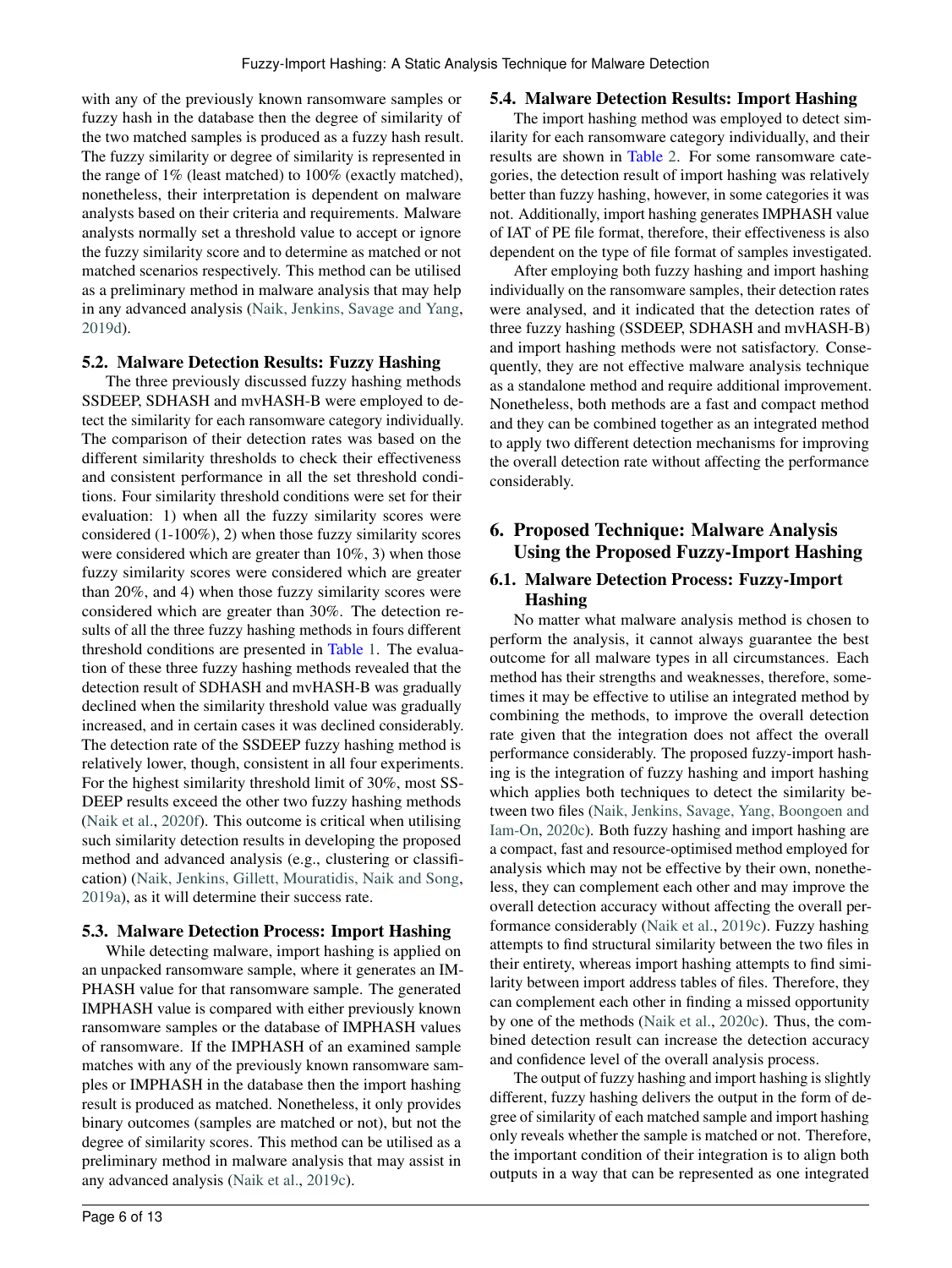<span id="page-6-0"></span>Similarity Detection Results of the SSDEEP, SDHASH and mvHASH-B Fuzzy Hashing Methods for WannaCry, Locky, Cerber and CryptoWall Ransomware Corpora

| Fuzzy<br>Hashing                             | <b>WannaCry Ransomware</b>              |                        |                                                   |                                         | <b>Locky Ransomware</b> |                                                   |                                         | <b>Cerber Ransomware</b> |                                                   |                                         | <b>Cryptowall Ransomware</b>            |                                     |
|----------------------------------------------|-----------------------------------------|------------------------|---------------------------------------------------|-----------------------------------------|-------------------------|---------------------------------------------------|-----------------------------------------|--------------------------|---------------------------------------------------|-----------------------------------------|-----------------------------------------|-------------------------------------|
| <b>Matching</b><br>Criteria                  | <b>SSDEEP</b><br>Detec-<br>tion<br>Rate | Detec-<br>tion<br>Rate | <b>SDHASH myHASH-</b><br>в<br>Detec-<br>tion Rate | <b>SSDEEP</b><br>Detec-<br>tion<br>Rate | Detec-<br>tion<br>Rate  | <b>SDHASH myHASH-</b><br>в<br>Detec-<br>tion Rate | <b>SSDEEP</b><br>Detec-<br>tion<br>Rate | Detec-<br>tion<br>Rate   | <b>SDHASH myHASH-</b><br>в<br>Detec-<br>tion Rate | <b>SSDEEP</b><br>Detec-<br>tion<br>Rate | <b>SDHASH</b><br>Detec-<br>tion<br>Rate | mvHASH-<br>в<br>Detec-<br>tion Rate |
| Fuzzy<br>Similarity<br>Scores<br>$(1-100\%)$ | 91.2%                                   | 93.6%                  | 90%                                               | 42%                                     | 58.4%                   | 72.4%                                             | 33.6%                                   | 71.2%                    | 94.8%                                             | 28%                                     | 52.4%                                   | 83.6%                               |
| Fuzzy<br>Similarity<br>Scores<br>>10%        | 91.2%                                   | 93.6%                  | 90%                                               | 42%                                     | 38.4%                   | 64%                                               | 33.6%                                   | 62.8%                    | 90.4%                                             | 28%                                     | 32.8%                                   | 56.8%                               |
| Fuzzy<br>Similarity<br>Scores<br>>20%        | 91.2%                                   | 90%                    | 84.4%                                             | 41.6%                                   | 35.6%                   | 36.4%                                             | 33.6%                                   | 37.6%                    | 36.8%                                             | 28%                                     | 24%                                     | 20.8%                               |
| Fuzzy<br>Similarity<br>Scores<br>$>30\%$     | 90.8%                                   | 90%                    | 84.4%                                             | 41.6%                                   | 30.4%                   | 33.6%                                             | 33.6%                                   | 28.4%                    | 36%                                               | 28%                                     | 20.4%                                   | 20.4%                               |

#### **Table 2**

<span id="page-6-1"></span>Similarity Detection Results of Import Hashing for WannaCry, Locky, Cerber and CryptoWall Ransomware Corpora

| <b>Ransomware Category</b>   | <b>Import Hashing</b><br><b>Detection Rate</b> |  |  |  |
|------------------------------|------------------------------------------------|--|--|--|
| <b>WannaCry Ransomware</b>   | 87.6%                                          |  |  |  |
| <b>Locky Ransomware</b>      | 31.6%                                          |  |  |  |
| Cerber Ransomware            | 61.6%                                          |  |  |  |
| <b>CryptoWall Ransomware</b> | 27.2%                                          |  |  |  |

output and successfully utilised in the advanced analysis [\(Naik et al.,](#page-12-24) [2020c\)](#page-12-24). In the proposed fuzzy-import hashing technique, for aligning the two hashing results, the binary outcomes of import hashing, matched and not matched are treated as greatest and lowest value of fuzzy hashing respectively. It means a matched result is measured as 1 or 100% of the fuzzy hashing result and a not matched result is measured as 0 of fuzzy hashing result. The rationale for assuming the matched result as 1 or 100% is that import hashing will only generate matched result if it finds the IATs of two files are same, meaning both files are same or almost similar [\(Naik](#page-12-24) [et al.,](#page-12-24) [2020c\)](#page-12-24). Based on this assumption, the two hashing results can be aligned and the final results of fuzzy-import hashing can be produced as a degree of similarity in the range of 1 to 100%, which is the same as the fuzzy hashing result. The actual integrated operation is based on the fact that import hashing is relatively faster so it will be applied on samples first and if it could not find any match then fuzzy hashing is applied. This sequence of operations will avoid applying relatively slower fuzzy hashing on all samples and save computational overheads [\(Naik et al.,](#page-12-24) [2020c\)](#page-12-24). The logical approach for the implementation of fuzzy-import hashing is shown using the pseudocode in Algorithm [1.](#page-7-1)



**Figure 4:** Fuzzy-Import Hashing: A Static Analysis Technique for Malware Detection

# 6.2. Malware Detection Results: Fuzzy-Import Hashing

The proposed fuzzy-import hashing method was employed to detect similarity for each ransomware category individually. Subsequently, its detection results were compared with the detection results of each of the fuzzy hashing methods SSDEEP, SDHASH and mvHASH-B, and import hashing method. This comparative assessment was critical to confirm whether fuzzy-import hashing outperformed the other two underlying methods or not. If fuzzy-import hashing performed better than other two methods, then which fuzzy hashing method produced the best results among three chosen fuzzy hashing methods. Fuzzy-import hashing detection results based on the three underlying fuzzy hashing methods are shown in Table [3](#page-8-1) [\(Naik et al.,](#page-12-4) [2020f\)](#page-12-4). All results are based on the fuzzy similarity scores greater than 30% for all fuzzy hashing methods. These results show fuzzy-import hashing improved the detection results for all three fuzzy hashing methods (at least >11%), however, the fuzzy-import hashing utilising SSDEEP generated relatively better overall results than the fuzzy-import hashing utilising SDHASH and mvHASH-B (see Figure [5\)](#page-7-2). These experiments demonstrated that the proposed fuzzy-hashing moderately improved detec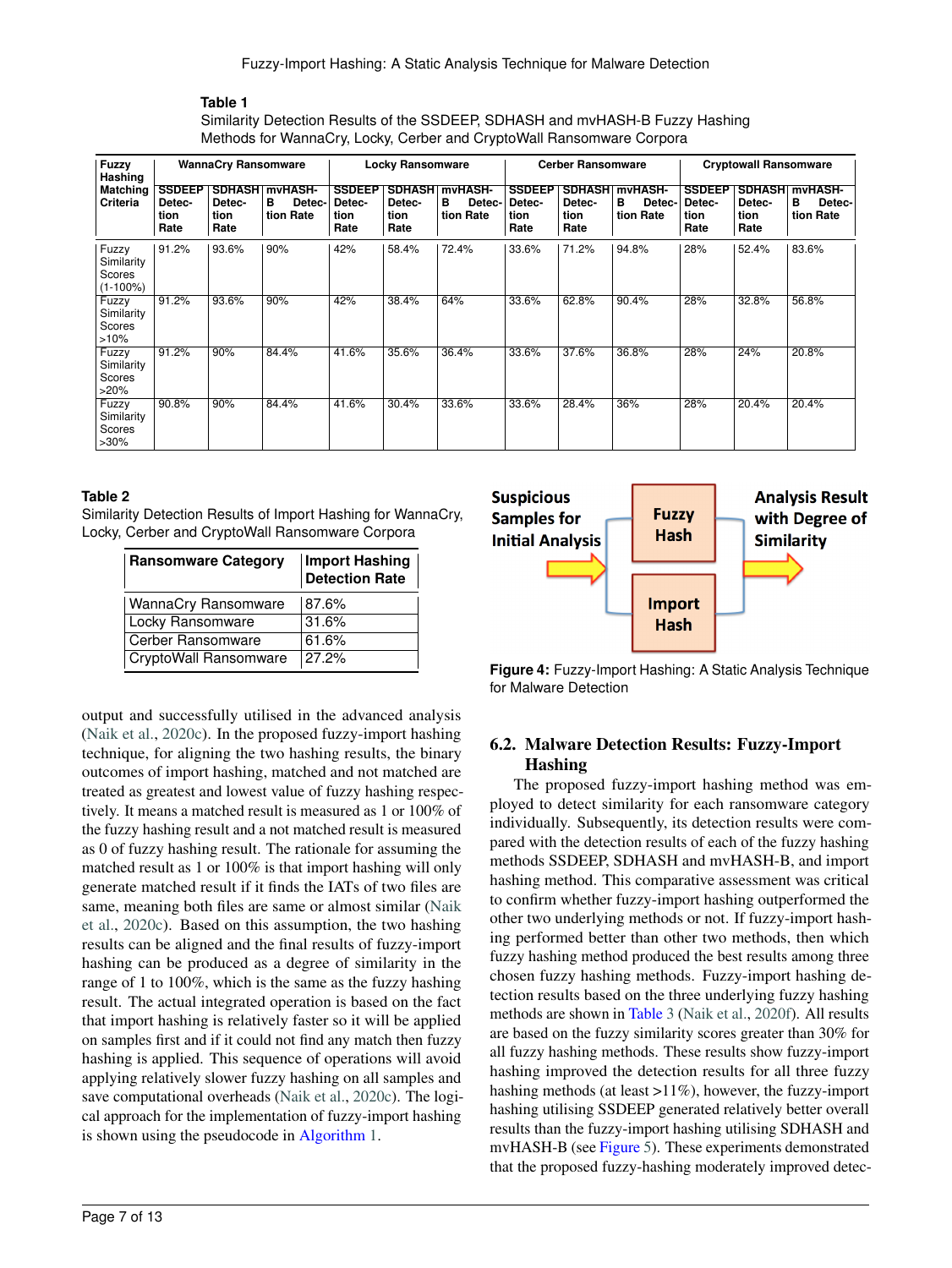Algorithm 1: Pseudocode of Fuzzy-Import Hashing to determine Malware Similarity by combining Fuzzy Hash with Import Hash

𝕊, Set of Samples for Investigation 𝕀, Set of Import Hashes of Known Malware 𝔽 , Set of Fuzzy Hashes of Known Malware *𝑆*, Similarity Score *𝐼*, Import Hash Value *𝐹*, Fuzzy Hash Value  $\delta_T$ , Fuzzy Hash Similarity Threshold Δ, Degree of Similarity for  $(i = 1; i < |\mathbb{S}|; i + +)$  do for  $(j = 1; j < |I|; j + +)$  do if  $I_{\mathbb{S}_i} == I_j$  then  $S_{i,j} = 1$ if  $I_{\mathbb{S}_i}$   $\notin$   $\mathbb {I}$  then  $f$ **or**  $(k = 1; k < |\mathbb{F}|; k + +)$ **do** if  $\Delta(F_{\mathbb{S}_i}, F_k) \geq \delta_T$  then  $S_{i,k} = \Delta(F_{\mathbb{S}_i}, F_k)$ return *S*[ ]

<span id="page-7-1"></span>

<span id="page-7-2"></span>**Figure 5:** Overall Similarity Detection Rate of Fuzzy-Import Hashing and their related Fuzzy Hashing Methods SSDEEP, SDHASH, mvHASH-B for the collected Ransomware Corpora

tion results using all the three fuzzy hashing methods [\(Naik](#page-12-4) [et al.,](#page-12-4) [2020f\)](#page-12-4).

# <span id="page-7-0"></span>7. Comparative Evaluation: Comparing the Proposed Fuzzy-Import Hashing Technique With Established YARA Rules

It is crucial to compare the similarity detection results and performance of the proposed fuzzy-import hashing with currently established and successful malware analysis technique. YARA rules technique is one of the most popular and

successful techniques used in malware analysis, therefore, the fuzzy-hashing result and performance is compared with YARA rules.

### 7.1. Malware Detection Process: YARA Rules

Fuzzy hashing and import hashing methods are similar in terms of generating a hash of a sample when they are applied. YARA rules are different from hashing as rule generation requires a reverse engineering process. Strings are extracted from malware to generate YARA rules after analysing particular malware and their family. Consequently, this rule generation process requires great effort and skill, unlike both hashing methods, where inexperienced personnel can perform the hash generation process to generate hashes of samples and accomplish the basic analysis. YARA rules can be generated manually or automatically, while the automatic rule generation process is relatively easy, nonetheless, it may necessitate some post-processing operations to improve these rules. Here *yarGen* tool [\(Roth,](#page-12-25) [2018\)](#page-12-25) is employed to generate YARA rules for all ransomware samples, which is an effective tool to generate YARA rules [\(Naik, Jenkins,](#page-11-22) [Cooke, Gillett and Jin,](#page-11-22) [2020a\)](#page-11-22). This tool generates two types of rules ordinary rules and super rules depending on malware types by utilising some intelligent techniques such as Fuzzy Regular Expressions, Naive Bayes Classifier and Gibberish Detector [\(Roth,](#page-12-26) [2017\)](#page-12-26). The generated basic YARA rules comprise up to 20 strings depending on their highest scores and do not comprise IMPHASH values, which is a separate method here [\(Naik et al.,](#page-11-22) [2020a\)](#page-11-22).

#### 7.2. Malware Detection Results: YARA Rules

After generating YARA rules for all four ransomware categories separately, they are used to detect the similarity for each ransomware category individually. The detection results of YARA rules for all four ransomware categories are shown in Table [4.](#page-8-2) These detection results are mixed results in comparison with fuzzy and import hashing results; for two categories, it is somewhat improved, but for the other two categories, it is not. Nonetheless, there is a caveat here as these basic YARA rules were generated by *yarGen* with its default settings, it means different YARA tools may generate different rules which might produce different results. Additionally, if the number of strings in YARA rules are increased or decreased then it may affect the analysis results. If the number of strings are increased considerably then it may affect the performance of YARA rules adversely as it is expected to perform malware analysis on a large sample size.

# 7.3. Fuzzy-Import Hashing vs. YARA Rules: Detection Rate and Performance

The overall similarity detection results of different fuzzyimport hashing methods (SSDEEP, SDHASH and mvHASH-B) are presented and compared with YARA rules in Figure [6,](#page-8-3) where fuzzy-import hashing similarity detection results could not exceed the results of YARA rules, however, it is competitive and in particular, SSDEEP based fuzzy-import hashing result is very close to YARA rules. Noticeably, the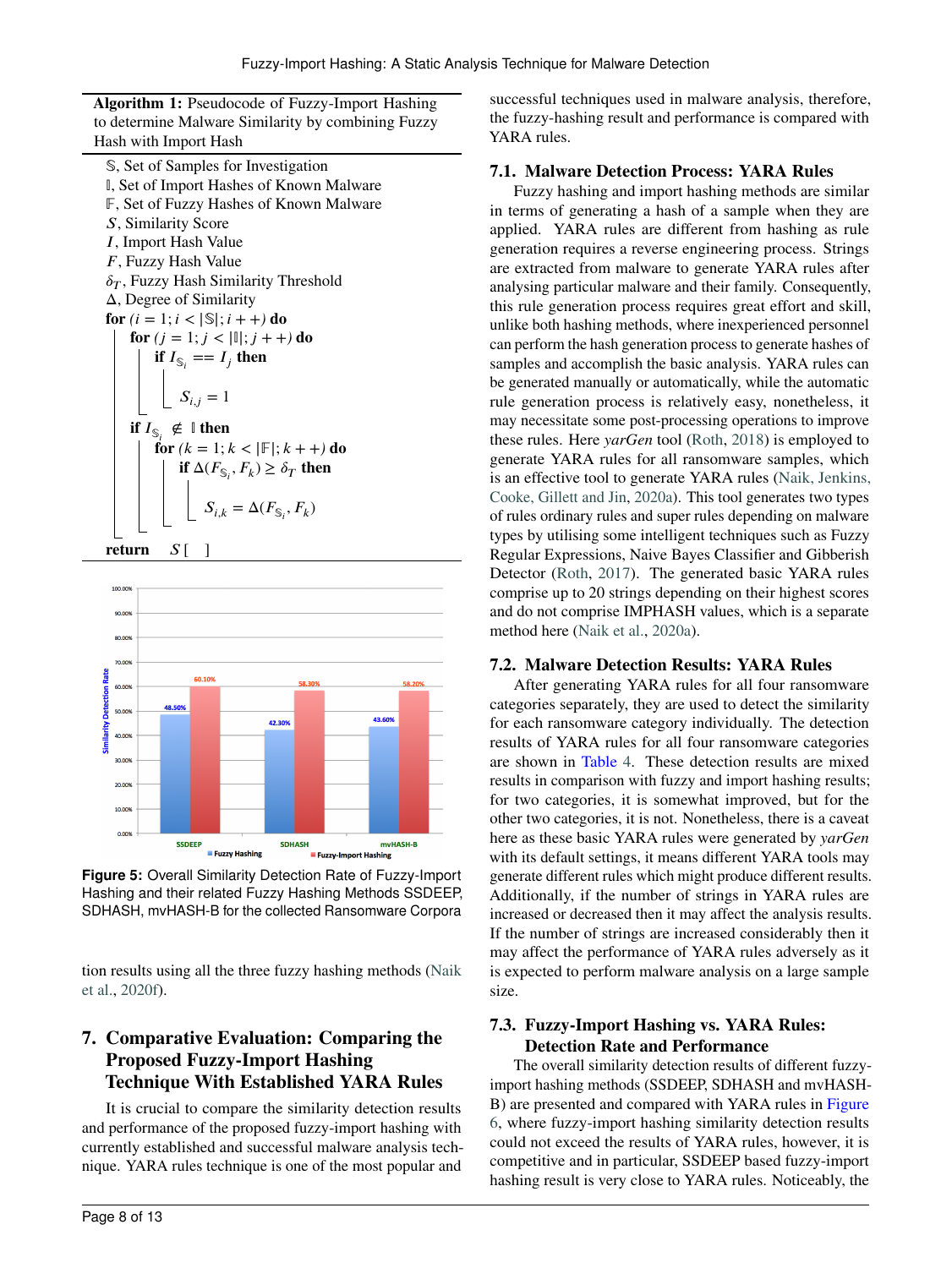<span id="page-8-1"></span>Comparison of Similarity Detection Results of Fuzzy-Import Hashing with SSDEEP, SDHASH, mvHASH-B, IMPHASH for the collected Ransomware Corpora

| Ransomware<br>Category                                                  | Import<br>Hashing<br>(IMPHASH)<br>Detection Rate | Fuzzy<br>Hashing<br>(SSDEEP)<br><b>Detection Rate</b> | <b>Fuzzy-Import</b><br>Hashing<br>(SSDEEP)<br><b>Detection Rate</b> | Fuzzy<br>Hashing<br>(SDHASH)<br><b>Detection Rate</b> | <b>Fuzzy-Import</b><br>Hashing<br>(SDHASH)<br><b>Detection Rate</b> | Fuzzy<br>Hashing<br>(mvHASH-B)<br><b>Detection Rate</b> | <b>Fuzzy-Import</b><br>Hashing<br>(mvHASH-B)<br><b>Detection Rate</b> |
|-------------------------------------------------------------------------|--------------------------------------------------|-------------------------------------------------------|---------------------------------------------------------------------|-------------------------------------------------------|---------------------------------------------------------------------|---------------------------------------------------------|-----------------------------------------------------------------------|
| WannaCry                                                                | 87.6%                                            | 90.8%                                                 | 92.8%                                                               | 90%                                                   | 92.8%                                                               | 84.4%                                                   | 92.8%                                                                 |
| Ransomware                                                              |                                                  |                                                       |                                                                     |                                                       |                                                                     |                                                         |                                                                       |
| Locky                                                                   | 31.6%                                            | 41.6%                                                 | 48.8%                                                               | 30.4%                                                 | 45.2%                                                               | 33.6%                                                   | 44.4%                                                                 |
| Ransomware                                                              |                                                  |                                                       |                                                                     |                                                       |                                                                     |                                                         |                                                                       |
| Cerber                                                                  | 61.6%                                            | 33.6%                                                 | 61.6%                                                               | 28.4%                                                 | 61.6%                                                               | 36%                                                     | 61.6%                                                                 |
| Ransomware                                                              |                                                  |                                                       |                                                                     |                                                       |                                                                     |                                                         |                                                                       |
| CryptoWall                                                              | 27.2%                                            | 28%                                                   | 37.2%                                                               | 20.4%                                                 | 33.6%                                                               | 20.4%                                                   | 34%                                                                   |
| Ransomware                                                              |                                                  |                                                       |                                                                     |                                                       |                                                                     |                                                         |                                                                       |
| <b>Overall Detection</b><br>Each<br>οf<br>Rate<br><b>Hashing Method</b> | 52%                                              | 48.5%                                                 | 60.1%                                                               | 42.3%                                                 | 58.3%                                                               | 43.6%                                                   | 58.2%                                                                 |

#### **Table 4**

<span id="page-8-2"></span>Similarity Detection Results of YARA Rules for WannaCry, Locky, Cerber and CryptoWall Ransomware Corpora

| <b>Ransomware Category</b>                                                                                                                                                                                                                       | YARA Rules*<br><b>Detection Rate</b> |  |  |  |  |  |  |
|--------------------------------------------------------------------------------------------------------------------------------------------------------------------------------------------------------------------------------------------------|--------------------------------------|--|--|--|--|--|--|
| WannaCry Ransomware                                                                                                                                                                                                                              | 89.6%                                |  |  |  |  |  |  |
| Locky Ransomware                                                                                                                                                                                                                                 | 54.4%                                |  |  |  |  |  |  |
| Cerber Ransomware                                                                                                                                                                                                                                | 77.2%                                |  |  |  |  |  |  |
| CryptoWall Ransomware                                                                                                                                                                                                                            | 27.6%                                |  |  |  |  |  |  |
| Overall Detection Rate of 62,20%                                                                                                                                                                                                                 |                                      |  |  |  |  |  |  |
| <b>YARA Rules</b>                                                                                                                                                                                                                                |                                      |  |  |  |  |  |  |
| YARA Rules*: These rules are generated by<br>yarGen tool utilising machine learning methods<br>Fuzzy Regular Expressions, Naive Bayes Classi-<br>fier and Gibberish Detector, where simple rules<br>contain up to the 20 highest scored strings. |                                      |  |  |  |  |  |  |

overall performance (including speed, memory and other resources) of fuzzy-import hashing is better than YARA rules as shown in Table [6.](#page-9-1) The performance of a method is crucial in malware analysis as it is always used for a large sample size. Therefore, a balance of detection accuracy and performance is very important when selecting any malware analysis approach. If the performance is a major criteria then fuzzy-import hashing may be more suitable option here.

For further rigorous comparison of fuzzy-import hashing and YARA rules, some other evaluation metrics (Accuracy, Precision, Recall and F1-Score) were calculated as shown in Table [5.](#page-9-2) Here, the two results fuzzy-import hashing (SS-DEEP) and YARA rules are very close and comparable. In particular, the accuracy of fuzzy-import hashing (SSDEEP) is marginally higher than YARA rules (see Accuracy Values in Table [5\)](#page-9-2). YARA rules generated a very small number of false positives, while fuzzy-import hashing (SSDEEP) generated zero false positive (see Precision Values in Table [5\)](#page-9-2). However, YARA rules generated fewer false negatives in comparison to the fuzzy-import hashing (SSDEEP) method (see Recall Values in Table [5\)](#page-9-2). In evaluating the efficacy of a



<span id="page-8-3"></span>**Figure 6:** Comparison of Similarity Detection Rate of Fuzzy-Import Hashing (based on SSDEEP, SDHASH, mvHASH-B Fuzzy Hashing methods) and YARA Rules for the collected Ransomware Corpora

method, a balance of Precision and Recall is vital, therefore, the F1-Score may be more helpful in determining a suitable analysis method. Here, the F1-Score of fuzzy-import hashing (SSDEEP) is 75.08% and YARA rules is 75.49%, which is again very similar and shows fuzzy-import hashing can produce equally good results as YARA rules.

# <span id="page-8-0"></span>8. Application in Advanced Analysis: Utilising the Proposed Fuzzy-Import Hashing in Fuzzy C-Means Clustering

The proposed fuzzy-import hashing technique provides the useful input for advanced analysis such as clustering. Its results can be utilised in clustering, and particularly in fuzzy c-means clustering [\(Bezdek, Ehrlich and Full,](#page-11-23) [1984;](#page-11-23) [Krishna](#page-11-24)[puram and Keller,](#page-11-24) [1993;](#page-11-24) [Pal, Pal, Keller and Bezdek,](#page-12-27) [2005;](#page-12-27) [Yang and Wu,](#page-12-28) [2006\)](#page-12-28), due to its fuzzy similarity scores. Here, the results of fuzzy-import hashing based on three fuzzy hashing methods SSDEEP, SDHASH and mvHASH-B were utilised for FCM to compare if fuzzy-import hashing could improve the clustering results. Evaluation of the clustering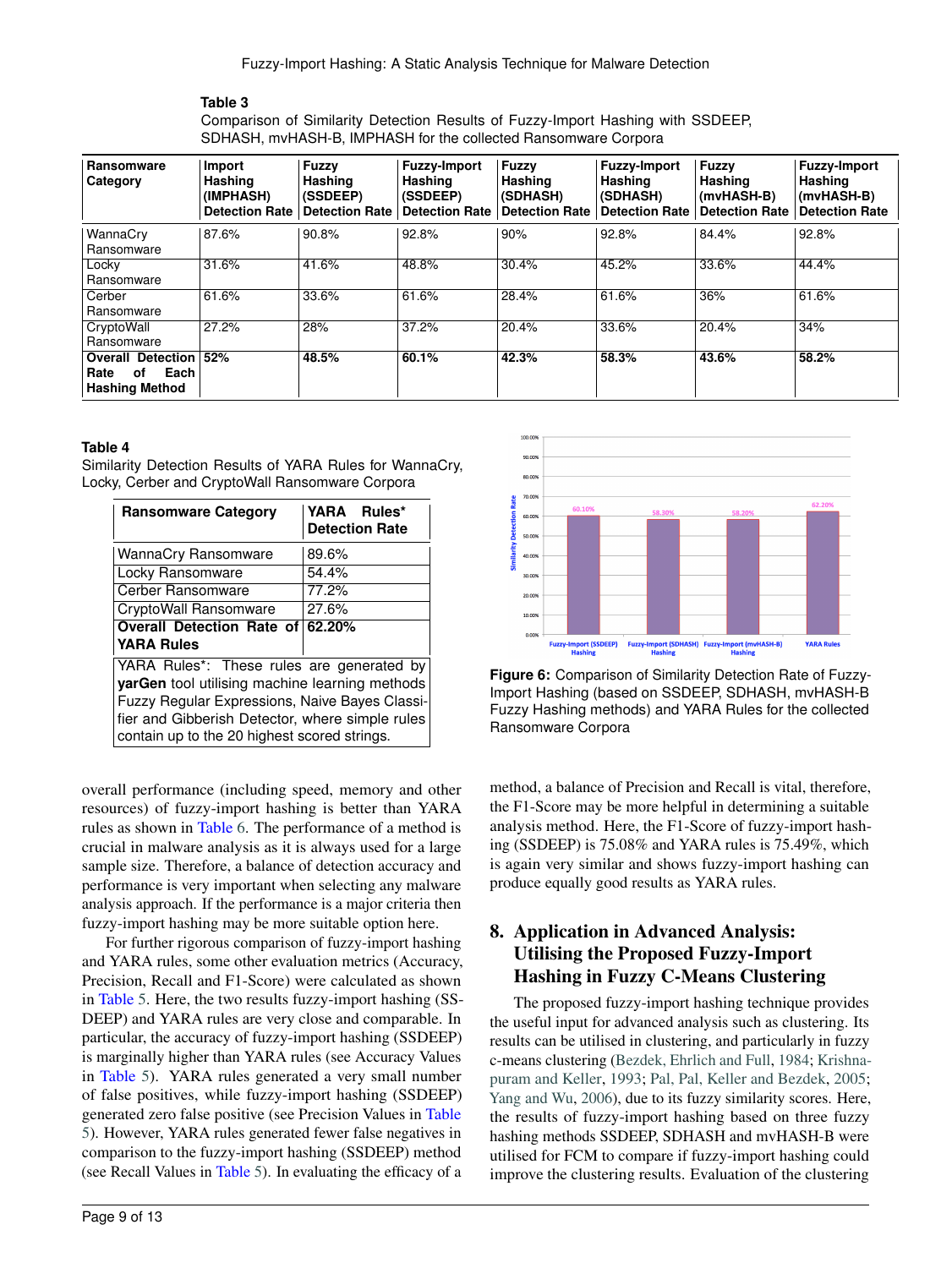<span id="page-9-2"></span>Comparison of Evaluation Metrics for Fuzzy-Import Hashing with SSDEEP, SDHASH, mvHASH-B, IMPHASH and YARA Rules

| Evaluation<br>Metric | lmport<br>Hashing<br>(IMPHASH) | Fuzzy<br>Hashing<br>(SSDEEP) | <b>Fuzzy-Import</b><br>Hashing<br>(SSDEEP) | <b>Fuzzv</b><br>Hashing<br>(SDHASH) | <b>Fuzzy-Import</b><br>Hashing<br>(SDHASH) | <b>Fuzzv</b><br>Hashing<br>(mvHASH-B) | <b>Fuzzy-Import</b><br>Hashing<br>(mvHASH-B) | <b>YARA</b><br><b>Rules</b> |
|----------------------|--------------------------------|------------------------------|--------------------------------------------|-------------------------------------|--------------------------------------------|---------------------------------------|----------------------------------------------|-----------------------------|
| Accuracy             | 76.00%                         | 74.25%                       | 80.05%                                     | 71.15%                              | 79.15%                                     | 71.80%                                | 79.10%                                       | 79.80%                      |
| Precision            | 100%                           | 100%                         | ຳ00%                                       | 90.19%                              | 92.69%                                     | 90.08%                                | 92.38%                                       | 95.99%                      |
| Recall               | 52.00%                         | 48.50%                       | 60.10%                                     | 42.30%                              | 58.3%                                      | 43.60%                                | 58.20%                                       | 62.20%                      |
| F1-Score             | 68.42%                         | 65.32%                       | 75.08%                                     | 57.59%                              | 71.58%                                     | 58.76%                                | 71.41%                                       | 75.49%                      |

#### **Table 6**

<span id="page-9-1"></span>Comparison of Performance Metrics for IMPHASH, SSDEEP, SDHASH and YARA Rules

| <b>Performance</b><br>Metric | <b>IMPHASH</b><br>Import Hashing   Fuzzy Hashing   Fuzzy Hashing   Fuzzy Hashing | <b>SSDEEP</b>      | <b>SDHASH</b>        | mvHASH-B               | <b>YARA Rules</b>             |
|------------------------------|----------------------------------------------------------------------------------|--------------------|----------------------|------------------------|-------------------------------|
| Similarity                   | Similarity in im- Similarity                                                     | in.                | Similarity           | in Similarity<br> n    | Similarity in strings and op- |
| Measure                      | port libraries and structure                                                     | and                | structure            | and structure<br>and l | codes of files                |
|                              | their order in files order of code of order of code of order of code of          |                    |                      |                        |                               |
|                              |                                                                                  | files              | files                | files                  |                               |
| Speed                        | Fastest<br>among                                                                 | Slower<br>than     | Slower<br>than       | Slower than            | Mostly slower among all,      |
|                              | all                                                                              | Import Hashing     | <b>SSDEEP</b>        | <b>SDHASH</b>          | however, it is determined by  |
|                              |                                                                                  |                    |                      |                        | the nature of execution (di-  |
|                              |                                                                                  |                    |                      |                        | rect or complied)             |
| Memory                       | Least among all                                                                  | Slightly<br>higher | higher<br>Slightly   | Slightly<br>higher     | higher among all,<br>Mostlv   |
|                              |                                                                                  | than               | Import   than SSDEEP | than SDHASH            | however, it is determined by  |
|                              |                                                                                  | Hashing            |                      |                        | the size and number of rules  |
| Size of File                 | None                                                                             | $>4$ KB            | $\geq 512$ Bytes     | $\geq$ 4 KB            | None                          |

process was undertaken using the fuzzy c-means clustering results and their four fuzzy indexes *Fuzzy Silhouette Index, Partition Coefficient, Modified Partition Coefficient and Partition Entropy*, which were computed and collectively compared for both fuzzy-import hashing and its corresponding fuzzy hashing for the optimal clustering value of that category. Here, the higher value of the first three evaluation metrics signifies better clustering results and the lower value of the fourth evaluation metric signifies better clustering results. This computation was based on *fclust* package of  $R$  [\(Giordani and Ferraro,](#page-11-25) [2015\)](#page-11-25). The comparative results are shown in Tables [7](#page-10-0) to [10](#page-10-1) for four different ransomware categories: WannaCry, Locky, Cerber and CryptoWall respectively [\(Naik et al.,](#page-12-24) [2020c\)](#page-12-24). The majority of fuzzy-import based FCM results (8 out 12) were improved, nonetheless, a few FCM results were not, reflecting the necessity of additional analysis of unimproved results and their potential reasons [\(Naik et al.,](#page-12-24) [2020c\)](#page-12-24).

# <span id="page-9-0"></span>9. Advantages and Limitations of the Proposed Technique

# 9.1. Advantages of the Proposed Fuzzy-Import Hashing

The proposed fuzzy-import hashing offers several advantages, here some of the most notable advantages are [\(Naik](#page-12-24) [et al.,](#page-12-24) [2020c\)](#page-12-24):

• Performance Sustainability: Import hashing is one of the fastest analysis methods as it only generates the hash of a part of a file (i.e., IAT) and does not affect the overall performance of the combined analysis process.

- Detection Rate Improvement: Both hashing methods can sometimes complement each other when one hashing method fails to find similarity due to its particular limitations. Therefore, fuzzy-import hashing can detect more malware samples than any single method alone.
- Overheads Minimisation: Import hashing is faster than fuzzy hashing, therefore, if it is applied on samples prior to fuzzy hashing then all the matched samples would not require re-processing through fuzzy hashing as only unmatched samples require checking by fuzzy hashing. This avoids performing fuzzy hashing on all the samples thus reducing overheads required by fuzzy hashing alone.
- Result Alignment: Import hashing results (binary outcomes) can be readily aligned with fuzzy hashing results where the matching result could be treated similarly to 1 or 100% of a fuzzy hashing result (exact match of fuzzy hashing) and an unmatched result could be treated similarly to 0 of a fuzzy hashing result (no match of fuzzy hashing). Therefore, the two results can be easily aligned together in the form of fuzzy similarity scores.
- Accuracy Improvement: In case of import hashing found matched sample(s), the strong similarity score 1 or 100% is added to the final similarity result of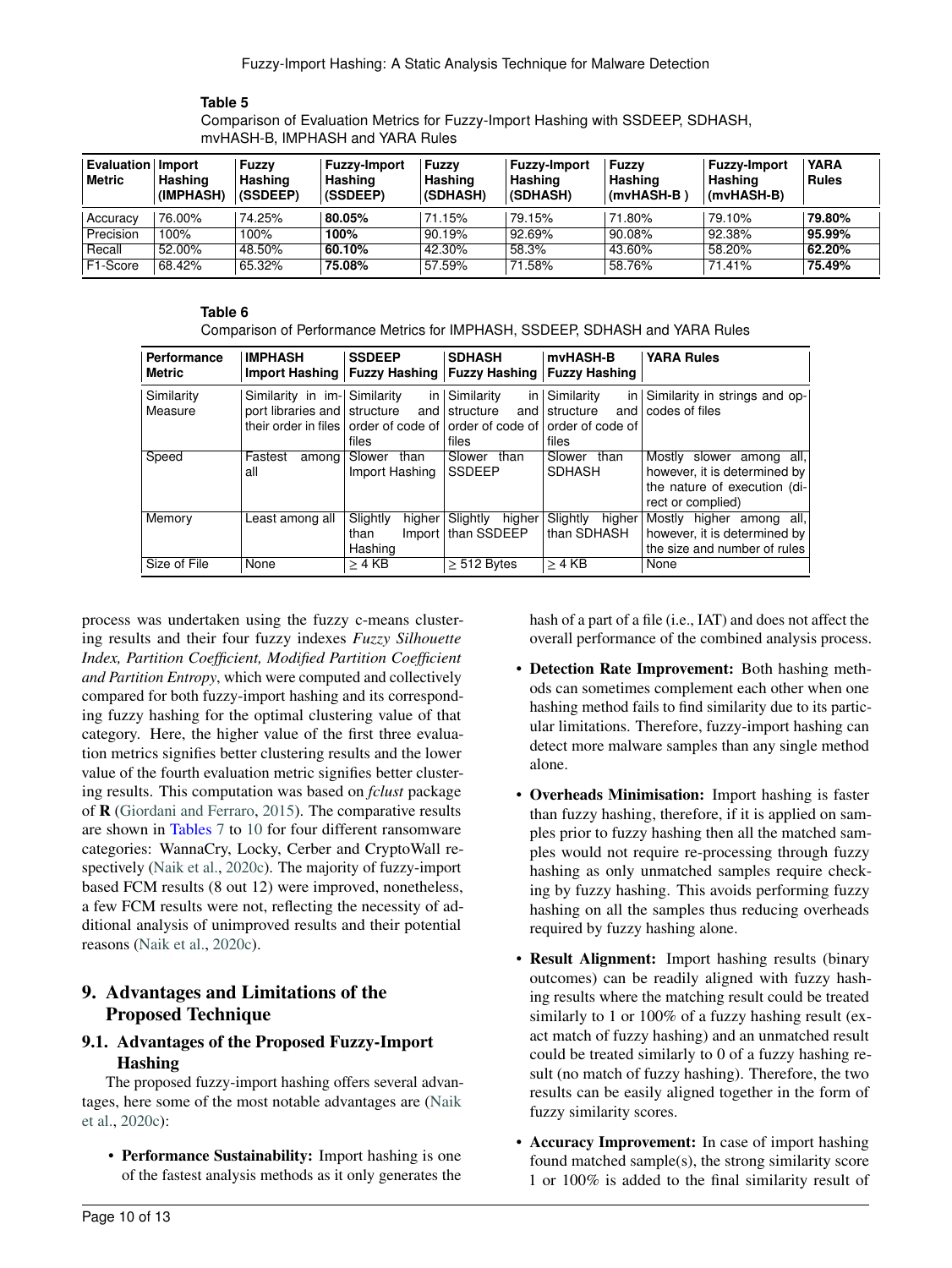<span id="page-10-0"></span>Comparison of FCM Results based on Similarity Scores of Fuzzy-Import Hashing and their corresponding Fuzzy Hashing for the collected WannaCry Ransomware Corpora

| <b>Cluster Validity Index</b>              | Fuzzv<br>Hashing<br>(SSDEEP) | <b>Fuzzy-Import</b><br>Hashing<br>(SSDEEP) | <b>Fuzzy</b><br>Hashing<br>(SDHASH) | <b>Fuzzy-Import</b><br>Hashing<br>(SDHASH) | Fuzzy<br>Hashing<br>(mvHASH-B) | <b>Fuzzy-Import</b><br>Hashing<br>(mvHASH-B) |
|--------------------------------------------|------------------------------|--------------------------------------------|-------------------------------------|--------------------------------------------|--------------------------------|----------------------------------------------|
| <b>Fuzzy Silhouette Index</b>              | 0.78324                      | 0.793863                                   | 0.6958656                           | 0.8228494                                  | 0.7994093                      | 0.826524                                     |
| <b>Partition Coefficient</b>               | 0.6433042                    | 0.6691064                                  | 0.7055717                           | 0.8488053                                  | 0.4005461                      | 0.7275929                                    |
| Modified Partition Coefficient   0.5719651 |                              | 0.6029277                                  | 0.646686                            | 0.8185663                                  | 0.2806553                      | 0.6731114                                    |
| <b>Partition Entropy</b>                   | 0.8016553                    | 0.7308573                                  | 0.5792176                           | 0.3254954                                  | 1.278439                       | 0.6301614                                    |

#### **Table 8**

Comparison of FCM Results based on Similarity Scores of Fuzzy-Import Hashing and their corresponding Fuzzy Hashing for the collected Locky Ransomware Corpora

| <b>Cluster Validity Index</b>  | Fuzzv<br>Hashing<br>(SSDEEP) | <b>Fuzzy-Import</b><br>Hashing<br>(SSDEEP) | <b>Fuzzy</b><br>Hashing<br>(SDHASH) | <b>Fuzzy-Import</b><br>Hashing<br>(SDHASH) | Fuzzv<br>Hashing<br>(mvHASH-B) | <b>Fuzzy-Import</b><br>Hashing<br>(mvHASH-B) |
|--------------------------------|------------------------------|--------------------------------------------|-------------------------------------|--------------------------------------------|--------------------------------|----------------------------------------------|
| <b>Fuzzy Silhouette Index</b>  | 0.9085124                    | 0.9300699                                  | 0.8325851                           | 0.8326483                                  | 0.8816986                      | 0.8443886                                    |
| <b>Partition Coefficient</b>   | 0.8376619                    | 0.838944                                   | 0.7522258                           | 0.7536781                                  | 0.9988531                      | 0.9408663                                    |
| Modified Partition Coefficient | 0.8051943                    | 0.8053328                                  | 0.702671                            | 0.7044138                                  | 0.9986237                      | 0.9290395                                    |
| <b>Partition Entropy</b>       | 0.3675082                    | 0.347518                                   | 0.5703733                           | 0.5602319                                  | 0.005407051                    | 0.1397954                                    |

fuzzy-import hashing, which increases the accuracy of the overall result and the further processing results of clustering or classification.

#### 9.2. Limitations of the Proposed Fuzzy-Import Hashing

Despite offering several advantages, the proposed fuzzyimport hashing has some limitations, here some of the most notable limitations are:

• Similarity Scores: Similarity scores provided by fuzzyimport hashing could be analysed differently by differ-

ent security analysts, resulting different conclusions based on the same similarity scores.

- Structural Similarity: Fuzzy-import hashing could only discover structural or syntactic similarity, however, not behavioural or semantic similarity due to the limitations of both underlying techniques.
- File/Function Size and Order: Fuzzy-import hashing similarity scores are dependent on the size of files, blocks and order of functions, therefore, any change in any of these parameters may affect the similarity score.

#### **Table 9**

Comparison of FCM Results based on Similarity Scores of Fuzzy-Import Hashing and their corresponding Fuzzy Hashing for the collected Cerber Ransomware Corpora

| <b>Cluster Validity Index</b>             | Fuzzy<br>Hashing<br>(SSDEEP) | <b>Fuzzy-Import</b><br>Hashing<br>(SSDEEP) | <b>Fuzzy</b><br>Hashing<br>(SDHASH) | <b>Fuzzy-Import</b><br>Hashing<br>(SDHASH) | Fuzzy<br>Hashing<br>(mvHASH-B) | <b>Fuzzy-Import</b><br>Hashing<br>(mvHASH-B) |
|-------------------------------------------|------------------------------|--------------------------------------------|-------------------------------------|--------------------------------------------|--------------------------------|----------------------------------------------|
| <b>Fuzzy Silhouette Index</b>             | 0.8559951                    | 0.6945895                                  | 0.6917668                           | 0.6937094                                  | 0.7052969                      | 0.7406375                                    |
| <b>Partition Coefficient</b>              | 0.7772775                    | 0.6930008                                  | 0.7838876                           | 0.7951774                                  | 0.6131531                      | 0.656417                                     |
| Modified Partition Coefficient   0.732733 |                              | 0.631601                                   | 0.7406651                           | 0.7542129                                  | 0.5357837                      | 0.5877004                                    |
| <b>Partition Entropy</b>                  | 0.4904145                    | 0.6716732                                  | 0.4853877                           | 0.4553734                                  | 0.8616182                      | 0.7794824                                    |

#### **Table 10**

<span id="page-10-1"></span>Comparison of FCM Results based on Similarity Scores of Fuzzy-Import Hashing and their corresponding Fuzzy Hashing for the collected CryptoWall Ransomware Corpora

| <b>Cluster Validity Index</b>         | Fuzzv<br>Hashing<br>(SSDEEP) | <b>Fuzzy-Import</b><br>Hashing<br>(SSDEEP) | <b>Fuzzy</b><br>Hashing<br>(SDHASH) | <b>Fuzzy-Import</b><br>Hashing<br>(SDHASH) | Fuzzv<br>Hashing<br>(mvHASH-B) | <b>Fuzzy-Import</b><br>Hashing<br>(mvHASH-B) |
|---------------------------------------|------------------------------|--------------------------------------------|-------------------------------------|--------------------------------------------|--------------------------------|----------------------------------------------|
| <b>Fuzzy Silhouette Index</b>         | 0.9863146                    | 0.4704871                                  | 0.9988991                           | 0.4587643                                  | 0.7775503                      | 0.7939686                                    |
| <b>Partition Coefficient</b>          | 0.7826071                    | 0.6088555                                  | 0.9091084                           | 0.1666667                                  | 0.5108229                      | 0.822717                                     |
| <b>Modified Partition Coefficient</b> | 0.7391285                    | 0.5306266                                  | 0.89093                             | 0.5232862                                  | 0.4129875                      | 0.7872604                                    |
| <b>Partition Entropy</b>              | 0.4428341                    | 0.8592991                                  | 0.1518233                           | 1.791759                                   | 1.058915                       | 0.4041951                                    |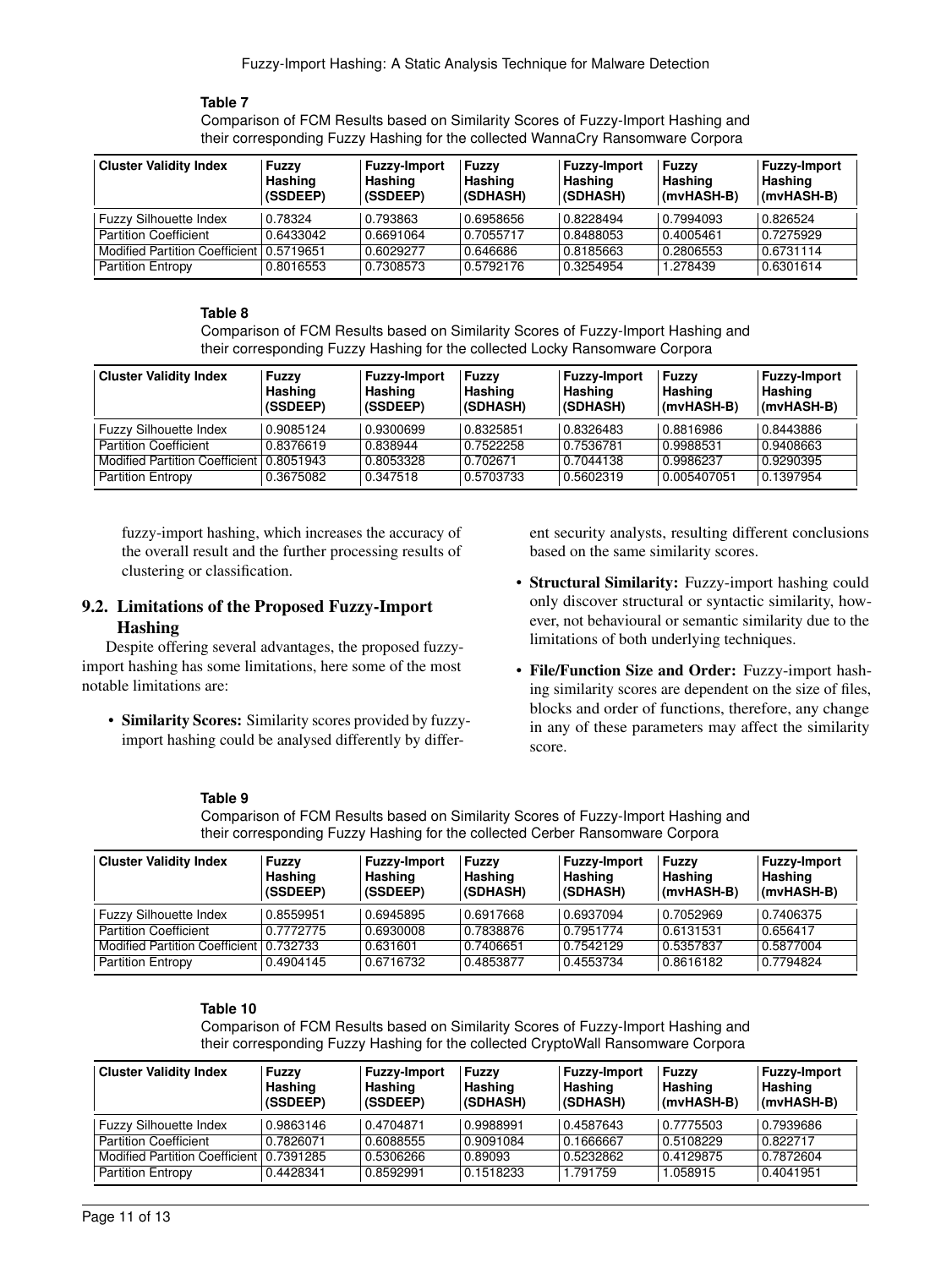• Packed Samples: Fuzzy-import hashing may not be very effective on packed samples and unable to discover their similarity due to the limitations of both underlying techniques.

### <span id="page-11-4"></span>10. Conclusion

This paper proposed a static analysis technique called a fuzzy-import hashing for malware detection to improve the overall detection rate and performance. The fuzzy-import hashing was the integration of fuzzy hashing and import hashing, which are fast methods but not always efficient in producing acceptable results as a standalone method. These two hashing techniques were integrated in such a manner that the performance of the proposed technique was optimised, in addition to improving the detection accuracy. In achieving this efficiency, faster import hashing was applied on samples before fuzzy hashing which avoided the use of fuzzy hashing on the complete corpus and only applied on the remainder of undetected samples, thus saved the computational overheads of fuzzy hashing.

The similarity detection results of the proposed fuzzyimport hashing was compared against individual fuzzy hashing methods (SSDEEP, SDHASH and mvHASH-B) and import hashing method, which demonstrated an improvement in similarity detection rates (>11%) for each fuzzy hashing method. The detection results and performance of the proposed technique was compared against the established malware analysis technique YARA rules, which demonstrated that this proposed technique could produce equally respectable results to that of YARA rules. Later, the FCM clustering result based on fuzzy-import hashing was compared against the related fuzzy hashing methods (SS-DEEP, SDHASH and mvHASH-B) to determine its success for advanced clustering analysis, demonstrating some positive results. Nonetheless, further investigation is necessary to analyse the clustering results. This proposed fuzzy-import hashing technique produced some enhancements in overall detection rates and performance. If the performance is a major criteria then fuzzy-import hashing may be more suitable option for malware analysis. However, the detection rate of this technique is still requires improvements for its development as a standard static analysis technique for malware detection.

#### Acknowledgement

The authors gratefully acknowledge the support of *Hybrid-Analysis.com, Malshare.com* and *VirusTotal.com* for this research work.

#### **References**

- <span id="page-11-10"></span>Alvarez, V., 2019. Writing YARA rules. URL: [https://yara.](https://yara.readthedocs.io/en/v3.4.0/writingrules.html) [readthedocs.io/en/v3.4.0/writingrules.html](https://yara.readthedocs.io/en/v3.4.0/writingrules.html).
- <span id="page-11-12"></span>Andronio, N., Zanero, S., Maggi, F., 2015. Heldroid: Dissecting and detecting mobile ransomware, in: International Workshop on Recent Advances in Intrusion Detection, Springer. pp. 382–404.
- <span id="page-11-23"></span>Bezdek, J.C., Ehrlich, R., Full, W., 1984. FCM: The fuzzy c-means clustering algorithm. Computers & Geosciences 10, 191–203.
- <span id="page-11-8"></span>Breitinger, F., Astebøl, K.P., Baier, H., Busch, C., 2013a. mvhash-b- a new approach for similarity preserving hashing, in: 2013 Seventh International Conference on IT Security Incident Management and IT Forensics, IEEE. pp. 33–44.
- <span id="page-11-6"></span>Breitinger, F., Baier, H., 2012. A fuzzy hashing approach based on random sequences and hamming distance, in: Annual ADFSL Conference on Digital Forensics, Security and Law. 15. URL: [https://commons.](https://commons.erau.edu/adfsl/2012/wednesday/15) [erau.edu/adfsl/2012/wednesday/15](https://commons.erau.edu/adfsl/2012/wednesday/15).
- <span id="page-11-2"></span>Breitinger, F., Stivaktakis, G., Baier, H., 2013b. FRASH: A framework to test algorithms of similarity hashing. Digital Investigation 10, S50–S58.
- <span id="page-11-14"></span>Cabaj, K., Gawkowski, P., Grochowski, K., Osojca, D., 2015. Network activity analysis of Cryptowall ransomware. Przeglad Elektrotechniczny 91, 201–204.
- <span id="page-11-15"></span>Chen, Q., Bridges, R.A., 2017. Automated behavioral analysis of malware a case study of wannacry ransomware. arXiv preprint arXiv:1709.08753 .
- <span id="page-11-16"></span>Constantin, L., 2020. More targeted, sophisticated and costly: Why ransomware might be your biggest threat. URL: [https://www.csoonline.com/article/3518864/](https://www.csoonline.com/article/3518864/more-targeted-sophisticated-and-costly-why-ransomware-might/-be-your-biggest-threat.html) [more-targeted-sophisticated-and-costly-why](https://www.csoonline.com/article/3518864/more-targeted-sophisticated-and-costly-why-ransomware-might/-be-your-biggest-threat.html)[ransomware-might/-be-your-biggest-threat.html](https://www.csoonline.com/article/3518864/more-targeted-sophisticated-and-costly-why-ransomware-might/-be-your-biggest-threat.html).
- <span id="page-11-7"></span>Gayoso Martínez, V., Hernández Álvarez, F., Hernández Encinas, L., 2014. State of the art in similarity preserving hashing functions. URL: [http://digital.csic.es/bitstream/10261/135120/](http://digital.csic.es/bitstream/10261/135120/1/Similarity_preserving_Hashing_functions.pdf) [1/Similarity\\_preserving\\_Hashing\\_functions.pdf](http://digital.csic.es/bitstream/10261/135120/1/Similarity_preserving_Hashing_functions.pdf).
- <span id="page-11-25"></span>Giordani, P., Ferraro, M.B., 2015. Package FCLUST: Fuzzy Clustering. CRAN R studio .
- <span id="page-11-13"></span>Gómez-Hernández, J., Álvarez-González, L., García-Teodoro, P., 2018. R-locker: Thwarting ransomware action through a honeyfile-based approach. Computers & Security 73, 389–398.
- <span id="page-11-0"></span>Harrell, C., 2013. Finding Malware: Like Iron Man. URL: [https://digital-forensics.sans.org/summit](https://digital-forensics.sans.org/summit-archives/DFIR_Summit/Finding-Malware-Like-Iron-Man-Corey-Harrell.pdf)[archives/DFIR\\_Summit/Finding-Malware-Like-Iron-](https://digital-forensics.sans.org/summit-archives/DFIR_Summit/Finding-Malware-Like-Iron-Man-Corey-Harrell.pdf)[Man-Corey-Harrell.pdf](https://digital-forensics.sans.org/summit-archives/DFIR_Summit/Finding-Malware-Like-Iron-Man-Corey-Harrell.pdf).
- <span id="page-11-19"></span>Hybrid-Analysis, 2019. Hybrid Analysis. URL: [https://www.](https://www.hybrid-analysis.com/) [hybrid-analysis.com/](https://www.hybrid-analysis.com/).
- <span id="page-11-11"></span>Kharraz, A., Arshad, S., Mulliner, C., Robertson, W.K., Kirda, E., 2016. Unveil: A large-scale, automated approach to detecting ransomware., in: USENIX Security Symposium, pp. 757–772.
- <span id="page-11-17"></span>Klijnsma, Y., 2019. The history of Cryptowall: a large scale cryptographic ransomware threat. URL: [https://www.cryptowalltracker.](https://www.cryptowalltracker.org/) [org/](https://www.cryptowalltracker.org/).
- <span id="page-11-5"></span>Kornblum, J., 2006. Identifying almost identical files using context triggered piecewise hashing. Digital investigation 3, 91–97.
- <span id="page-11-24"></span>Krishnapuram, R., Keller, J.M., 1993. A possibilistic approach to clustering. IEEE transactions on fuzzy systems 1, 98–110.
- <span id="page-11-20"></span>Malshare, 2019. A free Malware repository providing researchers access to samples, malicious feeds, and YARA results. URL: [https://](https://malshare.com/index.php) [malshare.com/index.php](https://malshare.com/index.php).
- <span id="page-11-18"></span>Malwarebytes, 2019. Ransomware. URL: [https://www.](https://www.malwarebytes.com/ransomware/) [malwarebytes.com/ransomware/](https://www.malwarebytes.com/ransomware/).
- <span id="page-11-9"></span>Mandiant, 2014. Tracking malware with import hashing. URL: [https://www.fireeye.com/blog/threat-research/](https://www.fireeye.com/blog/threat-research/2014/01/tracking-malware-import-hashing.html) [2014/01/tracking-malware-import-hashing.html](https://www.fireeye.com/blog/threat-research/2014/01/tracking-malware-import-hashing.html).
- <span id="page-11-22"></span>Naik, N., Jenkins, P., Cooke, R., Gillett, J., Jin, Y., 2020a. Evaluating automatically generated YARA rules and enhancing their effectiveness, in: IEEE Symposium Series on Computational Intelligence (SSCI), IEEE.
- <span id="page-11-21"></span>Naik, N., Jenkins, P., Gillett, J., Mouratidis, H., Naik, K., Song, J., 2019a. Lockout-Tagout Ransomware: A detection method for ransomware using fuzzy hashing and clustering, in: IEEE Symposium Series on Computational Intelligence (SSCI), IEEE.
- <span id="page-11-3"></span>Naik, N., Jenkins, P., Savage, N., 2019b. A ransomware detection method using fuzzy hashing for mitigating the risk of occlusion of information systems, in: 2019 IEEE International Symposium on Systems Engineering (ISSE), IEEE.
- <span id="page-11-1"></span>Naik, N., Jenkins, P., Savage, N., Yang, L., 2019c. Cyberthreat Hunting-Part 1: Triaging Ransomware using Fuzzy Hashing, Import Hashing